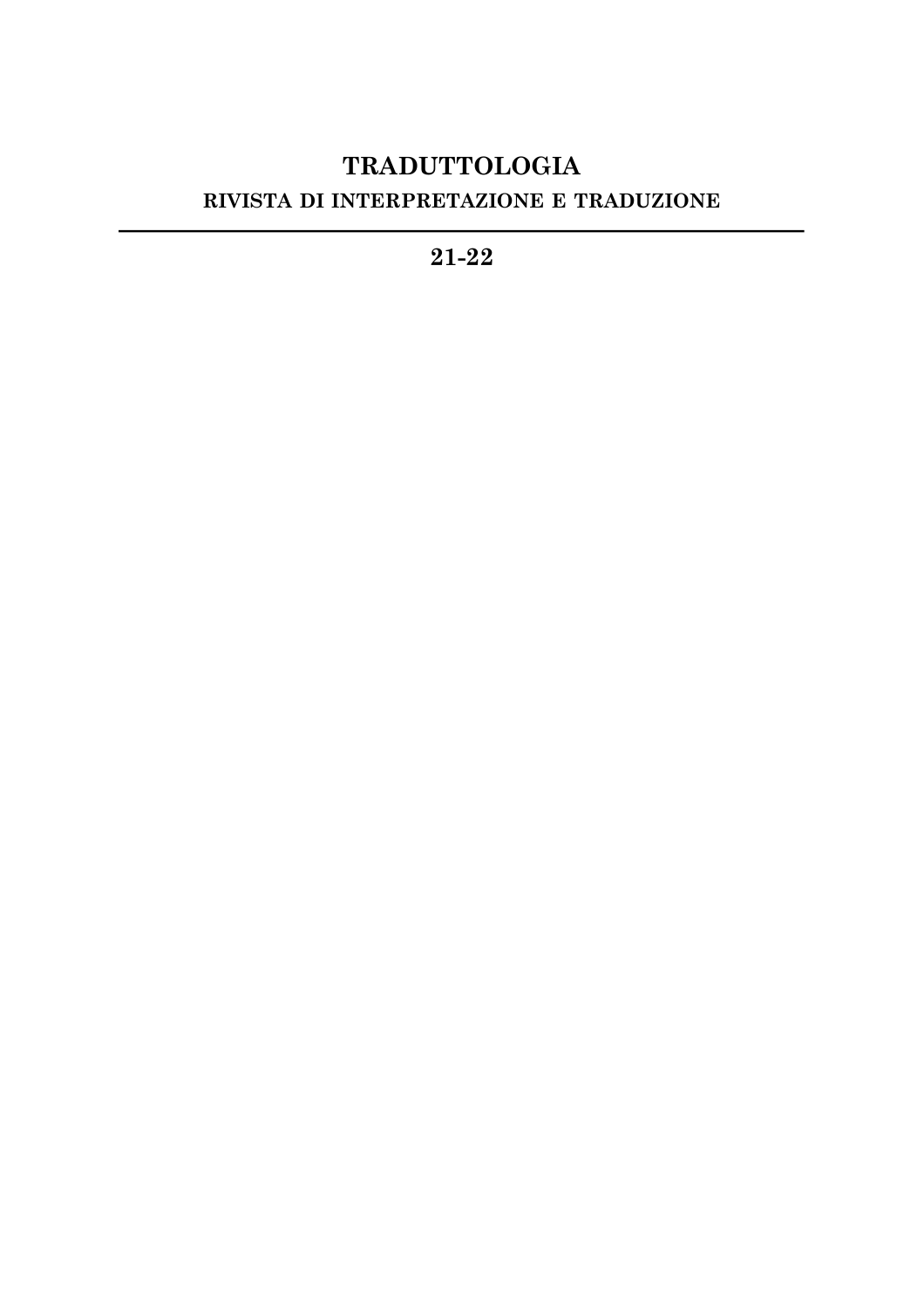#### *Direttore:* Francesco Marroni

*Comitato Editoriale:* Raffaella Antinucci, Marco Canani, Francesca D'Alfonso, Adriana D'Angelo, Michela Marroni, Mara Mattoscio, Alessandra Serra, Antonio Taglialatela, Tania Zulli

*Comitato Scientifico:* Richard Ambrosini (Università di Roma Tre) Luigi Bonaffini (Brooklyn College) Franco Buffoni (Università di Cassino) Peter Carravetta (Stony Brook University) Giuseppina Cortese (Università di Torino) Mariagrazia Pelaia (Traduttrice freelance) Biancamaria Rizzardi (Università di Pisa) Enrico Terrinoni (Università per Stranieri di Perugia) Lawrence Venuti (Temple University, Philadelphia)

> *Segreteria di Redazione:* Francesca Crisante e Federica Di Addezio

> > www.traduttologia.it

*Gli articoli proposti per la pubblicazione sono esaminati da due referees coperti da anonimato. Le eventuali revisioni richieste sono obbligatorie ai fini dell'accettazione.*

> Con il contributo del Dipartimento di Scienze Mediche, Orali e Biotecnologie Università degli Studi Gabriele d'Annunzio di Chieti-Pescara Via dei Vestini n. 31 — 66100 Chieti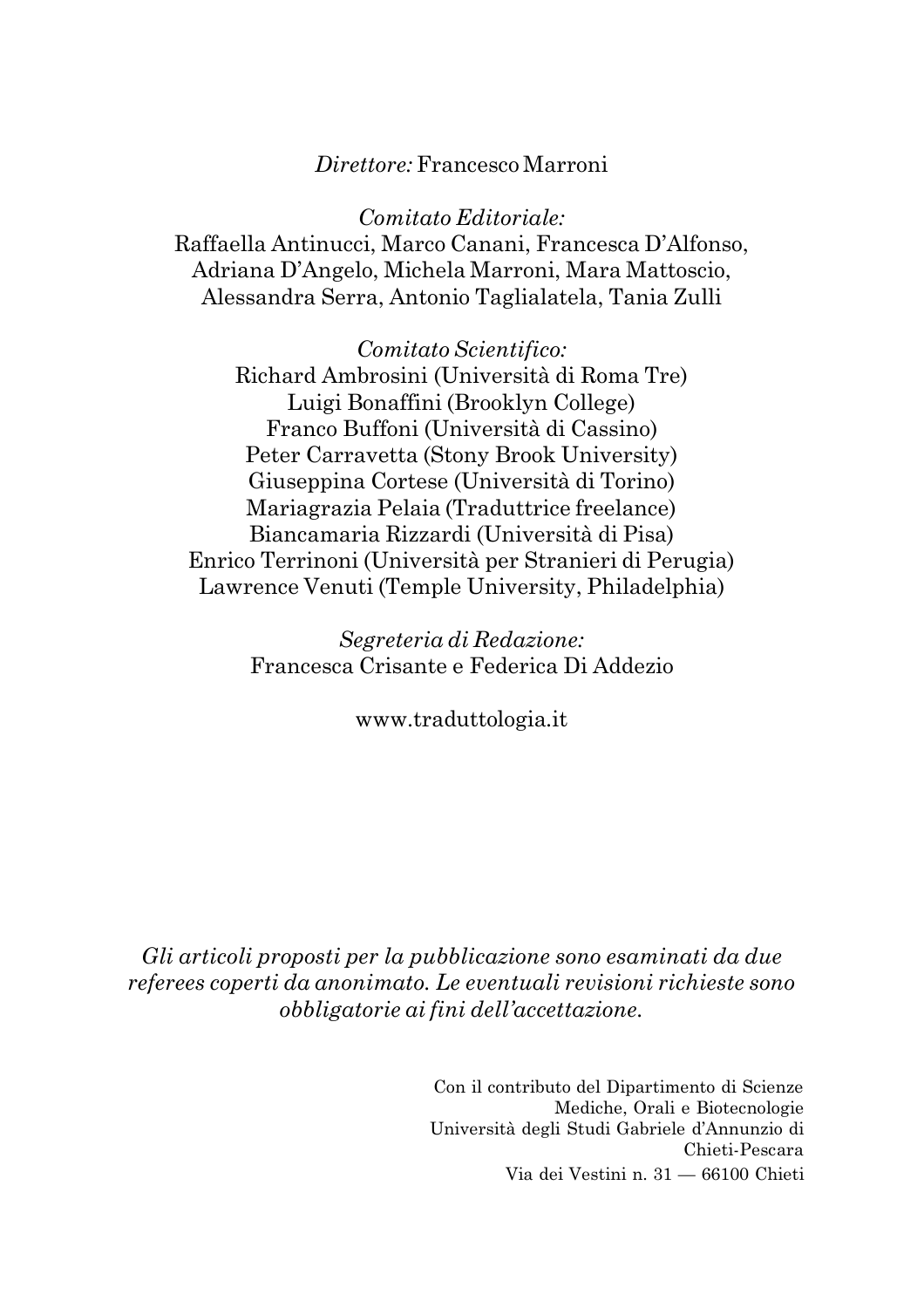## **TRADUTTOLOGIA**

ANNO XI (n.s.) – Luglio 2019 - Gennaio 2020 – Fascicoli 21-22

ISSN 2037-4291 - ISBN-978-88-3305-342-4

#### Sommario

### **SAGGI**

Peter Carravetta, *The Fourth World: Hermeneutics and the politics of culture in Pico della Mirandola ...*5

Marco Canani, La cittadella *di A. J. Cronin e il* Medical English: *aspetti della traduzione intralinguistica e interlinguistica ...........* 29

### **CONTRIBUTI**

| Adriana d'Angelo, Ispanofoni in California: contatto        |  |
|-------------------------------------------------------------|--|
| Claudia Zilletti, "Two Separate Realms": Nguyen Chi Trung's |  |
|                                                             |  |

#### **RECENSIONI**

Ideology, insularity, cosmopolitanism: literary translation and British Romanticism (M. Canani); Il dire selvaggio di Franco Buffoni e la Spagna (F. Ottonello); Robert Burton e la malinconia: la prima traduzione Integrale di *The Anatomy of Melancholy* (F. Crisante).

**SCHEDE DI TRADUZIONE** a cura di Michela Marroni

**NOTIZIE SUI COLLABORATORI**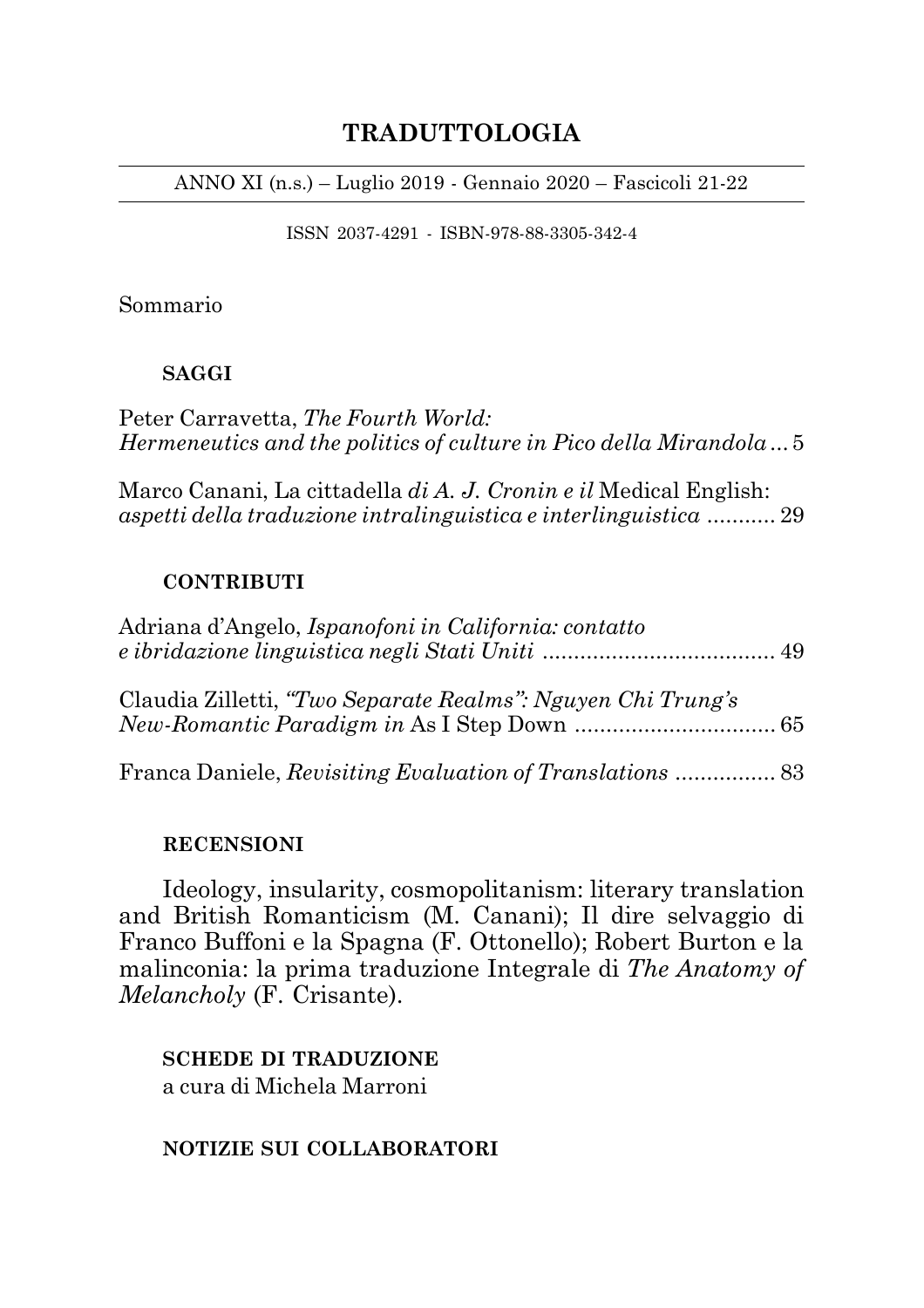ISSN 2037-4291 ISBN-978-88-3305-342-4

© 2019, Gruppo Editoriale Tabula Fati 66100 Chieti - Via Colonnetta n. 148 Tel. 0871 561806 - 335 6499393

*Per acquisti:* www.edizionisolfanelli.it/traduttologia.htm tabulafatiordini@yahoo.it Versamento sul c.c. postale 68903921 oppure IBAN IT02Y0708677020000000007164 intestati a Gruppo Editoriale Tabula Fati

*Numeri disponibili:*

Traduttologia n. 9-10 - Euro 15,00 Traduttologia n. 11-12 - Euro 13,00 Traduttologia n. 13-14 - Euro 15,00 Traduttologia n. 15-16 - Euro 15,00 Traduttologia n. 17 - Euro 15,00 Traduttologia n. 18 - Euro 15,00 Traduttologia n. 19-20 - Euro 15,00

Supplemento al n. 19 di IF (Aut. Trib. Chieti n. 5 del 20/06/2011) Direttore Responsabile: Carlo Bordoni

Finito di stampare nel mese di Dicembre 2019 dalla Digital Team di Fano (PU)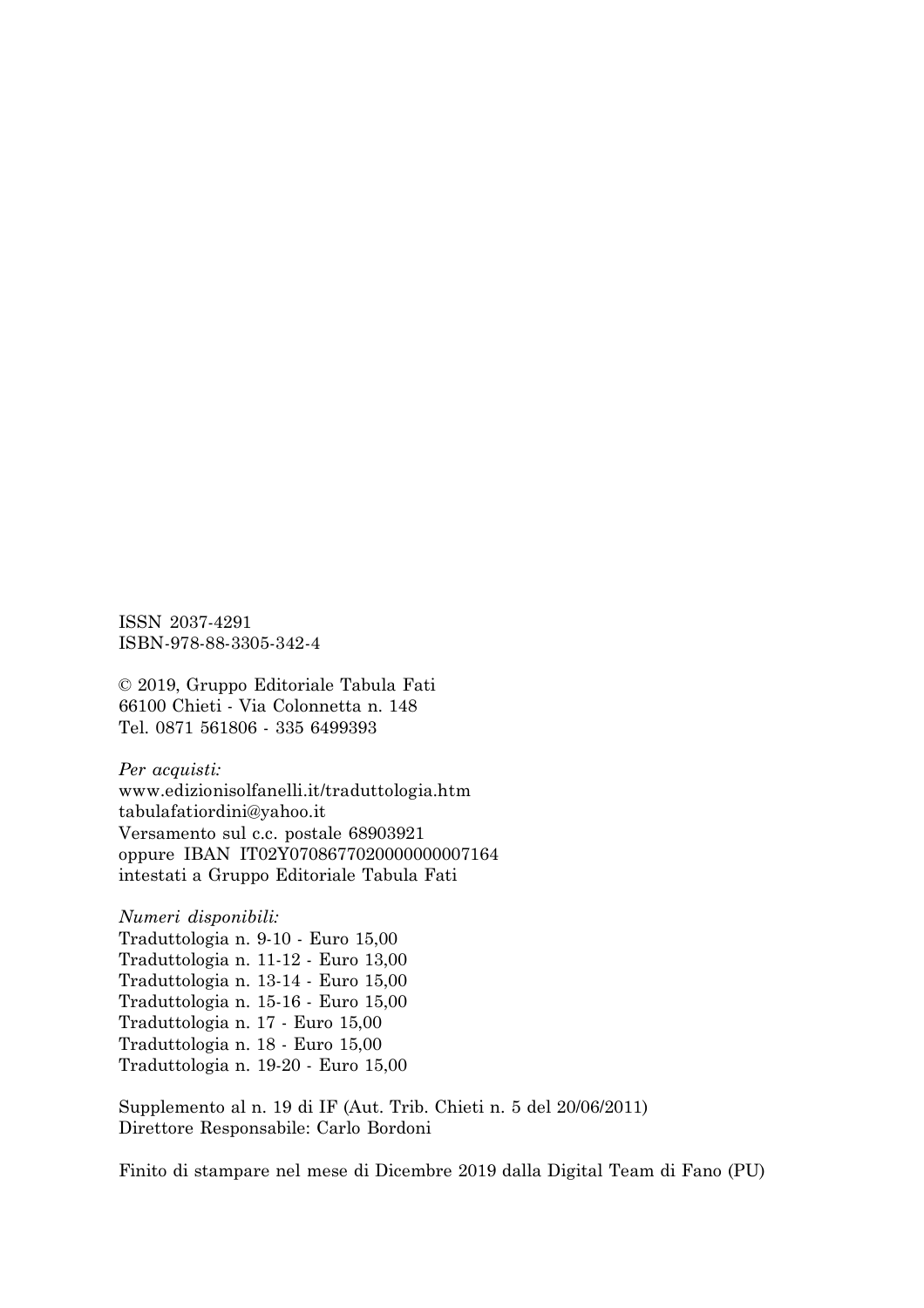Peter Carravetta

### *The Fourth World: Hermeneutics and the politics of culture in Pico della Mirandola*

Who does not wonder at this chameleon that we are. (*On the Dignity of Man*, p. 5)

### **I.**

Reading Pico in the context of a broader reinterpretation of Humanism and the Renaissance – or, in terms of recent historiographic categories, the Early Modern (Western) period – years ago I was fascinated by Pico's complex hermeneutic mind and his proposal for a new vision of homo humanus who takes control of his own destiny. To me the *Oration* struck a note that echoed throughout the XIX and XX century, though critics consistently read it as a rhetorical projection that could be explained with reference to a number of traditions or currents ranging from Neoplatonism to syncretism to mysticism and others, but in the end a text of the times, depicting a Pico "uomo del suo tempo". My interest was instead in a Pico "uomo del mio tempo", a complex thinker who had something to say to *our* end of the millennium. Being an educator in the postmodern world compels hard reflection: does Pico still speak to us, to my students? And how so? What in his theories and methods is still valid today? And it wasn't only that Pico participated in the ongoing intellectual struggle in his era later called secularization, though that is in part true. It was the fact that Pico had become keenly aware of a deep connection between ontology and epistemology, between logic and rhetoric, and that behind or above these polar yet *co-enabling* fields there was posited, and assumed to be existing, a human being of no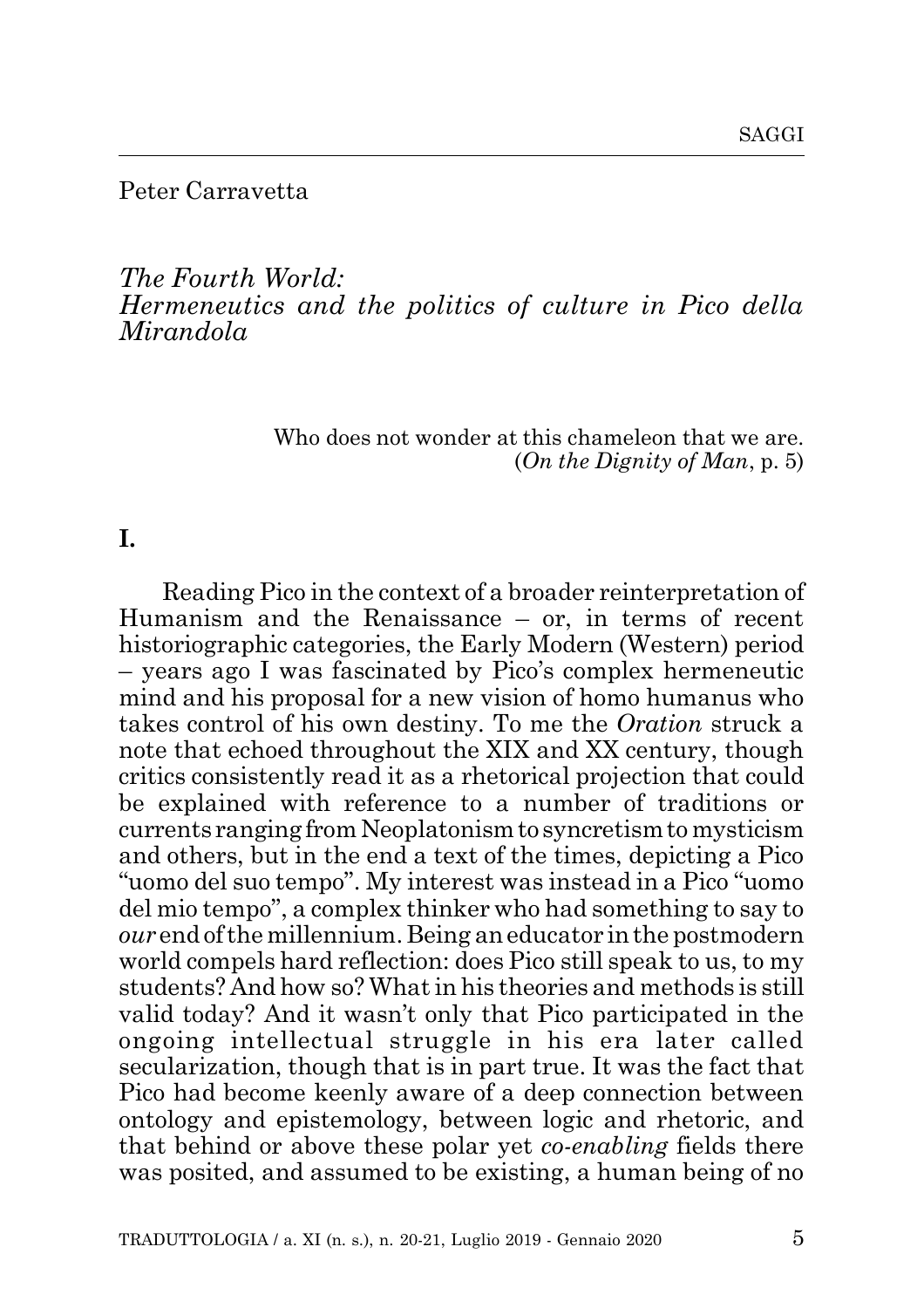definable nature – *indiscretae opus imaginis*<sup>1</sup> –, an elusive, Hermes-like persona whose predicament was to figure out who it was, what its identity might be, how it relates to other theological-metaphysical universes, how to express these insights.

From a hermeneutic perspective, I sought to show the relationship between his neoplatonic theory and his Parisianinspired rational methods of analysis. We learn in the *Commentary* to Benivieni's canzone, as he was laying down the grounds for his reading, that there exist three modes of being: Casual, Formal, and Participated. The critical text says "Che ogni cosa creata ha lo essere in tre modi", though a variant lectio reported by Eugenio Garin states, "Che ogni cosa si può intendere in tre modi". (*De Hominis* 461). I wrote years ago:

The difference between "having to be" – i.e.: being "must" have three modes of givenness – and "it can be understood (as)" is not slight, for the accepted critical text postulates these three modes of being as categorical, axiomatic we might even say, whereas the variant reveals a less dogmatic and more hypostatic situation, a proleptic tendency where *becoming is more crucial than being*, where interpreting is more fundamental than ontology.<sup>2</sup>

Thus there is a possibility that the ontology of humans is determined by its coming into relation with a mode of apprehension, *and* with a just as enabling requirement to articulate this in the language of the tribe. Note the crucial point: this human being, this chameleon, dwells in a forest of symbols, of logical schemata, of socio-political realities. He will be changed by that, and constantly. He will have to re-formulate his own essence, his own identity, in each and every expression of a legitimizing message which, on the other hand, as we will see, is taken as *ab initio* perfect (the word of God).

Man is not perfect, not defined, though he will constantly yearn for that perfection, and will constantly search for the

<sup>1</sup> *Oration*, 4; *Dignità* 75. Brief analysis of the *Oration* in Carravetta 2004.

<sup>2</sup> Carravetta 1988.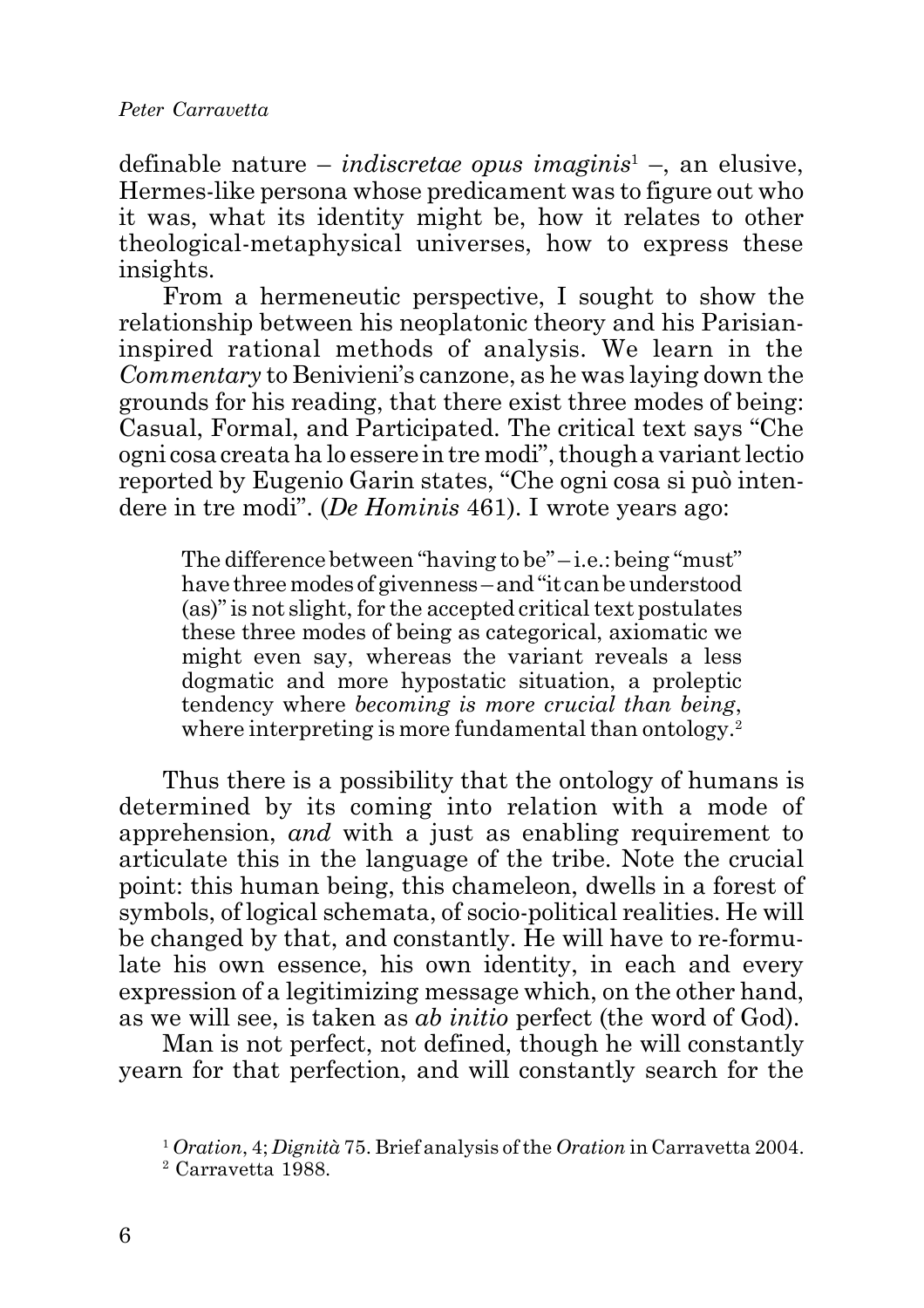boundaries of signification. He cannot be reduced, as the vulgate claims,<sup>3</sup> to man as the mirror of God, since God cannot be seen or heard or touched directly, but only through a "veil", which in turn requires positing any statement within an existing allegorical system of correspondences. This is further complicated by the fact that by introducing elements from philosophies and theologies from outside the Judeo-Christian and Greco-Roman traditions, we run into an exquisite problem of translation, for each rendering will require adjustments, or rejections, of some of the inherited models of explanation from the two dominant trunks. Pico hopes of disclosing new untried venues, perhaps a "fourth world".4

<sup>3</sup> See for example Pignagnoli, who can't bear the notion of a humanchameleon with more than one identity: "c'è qui [ne la *Dignità*]...parecchio di 'retorico.' Giacché l'uomo, ci chiediamo, muta veramente in modo così radicale e totale da perdere la propria *identità*?...se ci riducessimo al mero sentire...perderemmo la nostra identità, tramutandoci in tutte le cose." (79) The Platonism of the critic and implied fear of panteism pre-empt the possibility of reading *Pico as a critic of theological and platonic fundamenta*.

4 P.C. Bovi reminds us, in his excellent *Pluralità delle vie* (29), that there have been two leading trunks in Pico scholarship, one that begins with J. Burckhardt, and with additions and corrections continues through E. Garin, E. Cassirer, P.O. Kristeller, which along the way accepted contributions on the role of magic, astrology, esoterism, Quabbala and syncretism; the other sees "continuity" with the theological tradition anchored to the Bible, Patristics, and Scholasticism. Among these he cites Henri de Lubac and H. Reinhardt, who view Pico's "systematic" thought as "premodern." Bovi states his intention to provide a new reading of the *Oration* based on the history of its textual editions (30), though in the end, even as he acknowledges that "la libertà secondo Pico è la libertà per svolgere un itinerario, attraverso la riforma di se stessi e la piena espansione della conoscenza," his aim is "verso l'identità con l'Assoluto." (93) We are not in either camp, and though we must refer to their philological production, I prefer to investigate Pico as a philosopher concerned with interpreting "being human," and its place and function in a turmoiled and fast changing world. Allegretti also suggests trying a new method in interpreting Pico, as the apparent "unità dello scritto costituisce un problema, non un principio da cui prendere le mosse" (8). But he also emphasizes strongly the medieval component, as the great relevance of the Hermetica and the Quabbala requires.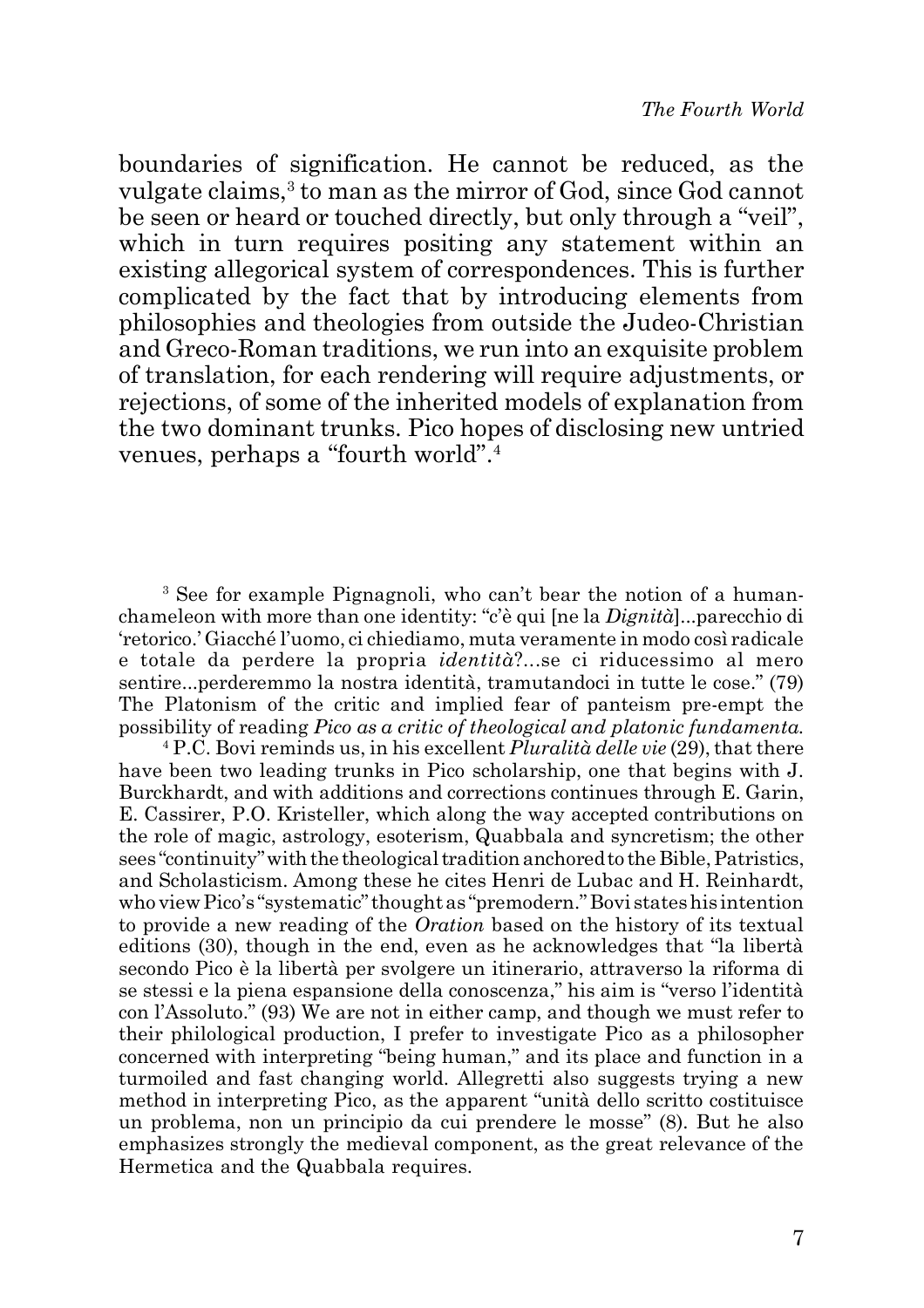## **II.**

Pico's most systematic exegetical work, the *Heptaplus***,** can easily be read as a semiotic, a mapping out of signs that indicate points where meaning – contained in the messages that criss cross, and interpenetrate the further up we go in the hierarchy of being – can be generated. I emphasize this sign-symbol producing machine, an *ars combinatoria* avant la lettre. But also a way of translating concepts from "external" or "foreign" sources, and through analogies and correspondences import values and ideas from non-Mediterranean or European cultures: Persians, Druids, Chaldeans, Hindi, other Arabic and east European peoples. But the systematicity seems to overwhelm and is often critiqued.<sup>5</sup> As if that by itself were a demerit. As we will see, however, beneath the rationalist tables of symbolic correspondences that Pico unfurls, and which were not unfamiliar to a tradition that goes from Boethius to Ramon Lull, and subsequently to Ramus and Leibniz, there are evident signs that the Count was disclosing new pathways by his combining, or cross-breeding, elements coming from different traditions. Typically tossed into the dustbin of syncretism, these apertures signal the dawn of a new hermeneutic, a new way of understanding the world, and man's project in it.

It is time we take syncretism seriously, not just as characterizing certain currents in the Middle Ages and now merely object of specialized research for the dotti, but as a possible hermeneutic horizon where dualism, logical contradictions, presumably incompatible systems of belief (as: between religions, countries, or also in terms of past *vs* present) are made to share their common ground, because this is what takes place in the concourse of social interaction. And this can be a step forward, if we want to think in those terms. That Pico developed and elevated syncretism to philosophical altitudes can only be mentioned in passing in this paper,<sup>6</sup> but I stress it

5 Unsurprisingly, even E. Garin posts some reservations: the *Heptaplus* ought not to be taken as the *summa* of Pico's philosophy owing to its "struttura sistematica," which makes it the "meno originale" of his works (Garin, *Interpretazioni* 26).

6 In his *Syncretism in the West*, S.A. Farmer merely touches on the fact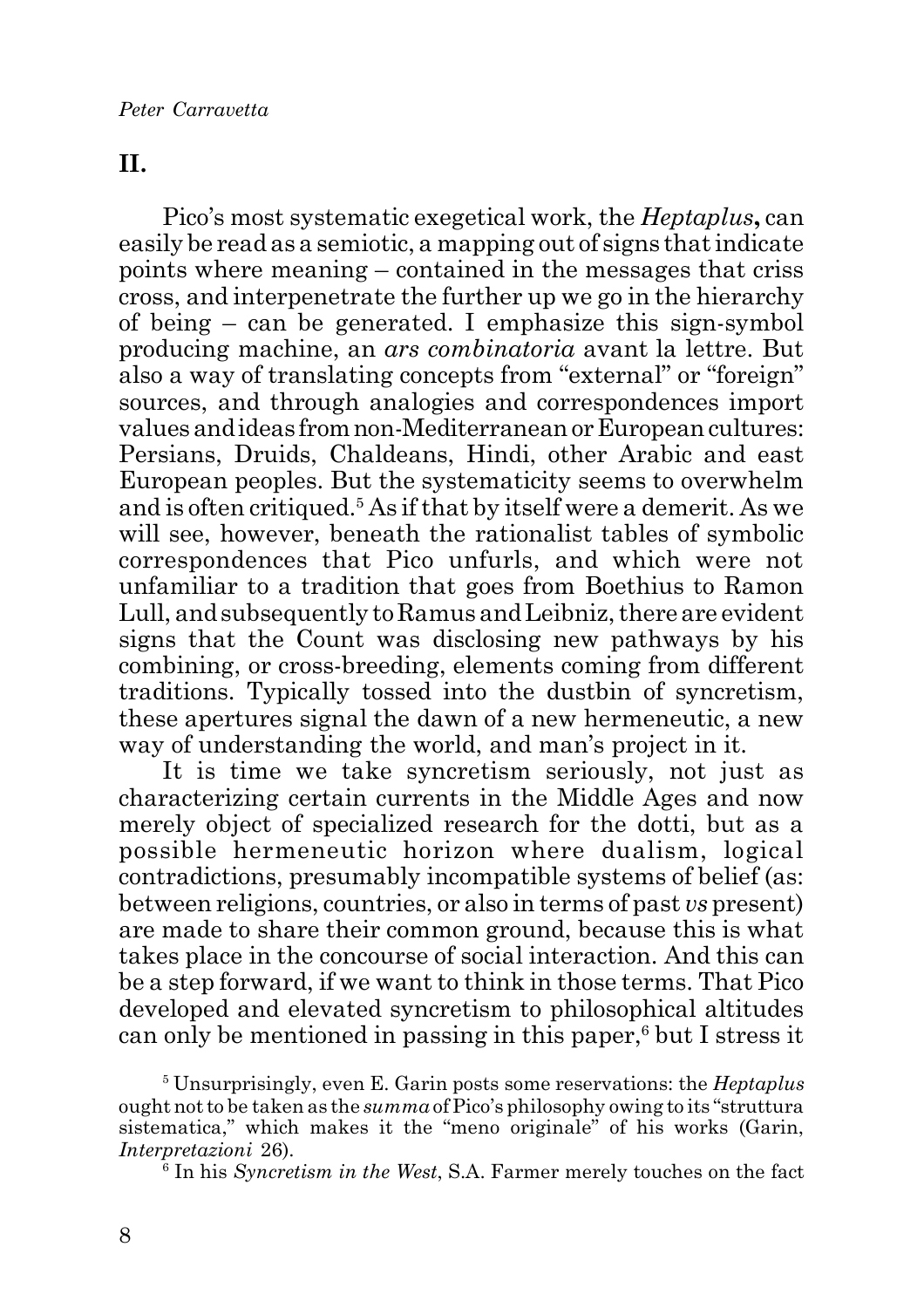is overdue for a radical reinterpretation *in view of* what the last century have revealed about trans-disciplinary, boundary & discipline busting researches, perspectivism, distortion (*Verwindung*) present in *any* interpretation or translation, a diminished yet floating notion of subjectivity, and the collapse of macro-systems of legitimation, such as idealism, equality, emancipation, redemption and other ghosts of Modernity. There is, in other words, much in common between Pico and many of the thinkers who brought Modernity to efface itself.<sup>7</sup>

And it is in the multiple semantic attributions to a word and/or expression that Pico's hermeneutic displays, as we will see, the constant awareness that his method is finalized, instrumentalized we might even say, to the end of persuading his audience – the College of cardinals in the 1486 failed presentation of the *900 Thesis*; his animated intellectual cliques in Florence (but also in the major cities like Rome, Paris, Naples, and Milan); and help in converting non-Christians to the Judeo-Christian *oecumene*. This only highlights the *conscious effort* put into this masterwork of interpretation/translation. This is the locus where method and rhetoric become the *recto* and *verso* of the same process, despite the exchange with Ermolao Barbaro whereby there is a distinction to be made

<sup>7</sup> I always wondered how it was possible for thinkers of the rank of J. Derrida, H-G Gadamer, M. Foucault, R. Rorty, G. Vattimo and others to have missed Pico's work, and not engage him on the same turf upon which they were inscribing their reinterpretation of Western metaphysics and epistemology. M. Cacciari's recent foray into humanism will be discussed in the continuation to this piece.

that what may be called a "voluntarist" (107) strain in Pico's thought, in particular his idea of human freedom, has been associated with Sartre's existentialism, but quickly dismisses it – that association was the product of the "historical events that *shattered* traditional beliefs in human dignity"! as if this weren't reason enough to attempt a rescue of Pico, and as if Pico was not aware that his own times were on the verge of some earth-shattering events. Thus Pico is brought back "squarely in the mainstream of medieval theology." (108). But it is the idea of holding two "conflicting beliefs" about God that should be explored with the aid of concepts that emerged in the XX century (the XIX if we include Nietzsche), both before and after the World Wars. Though I will refer to this huge problematic, I reserve an inquiry for a follow-up paper on the present one.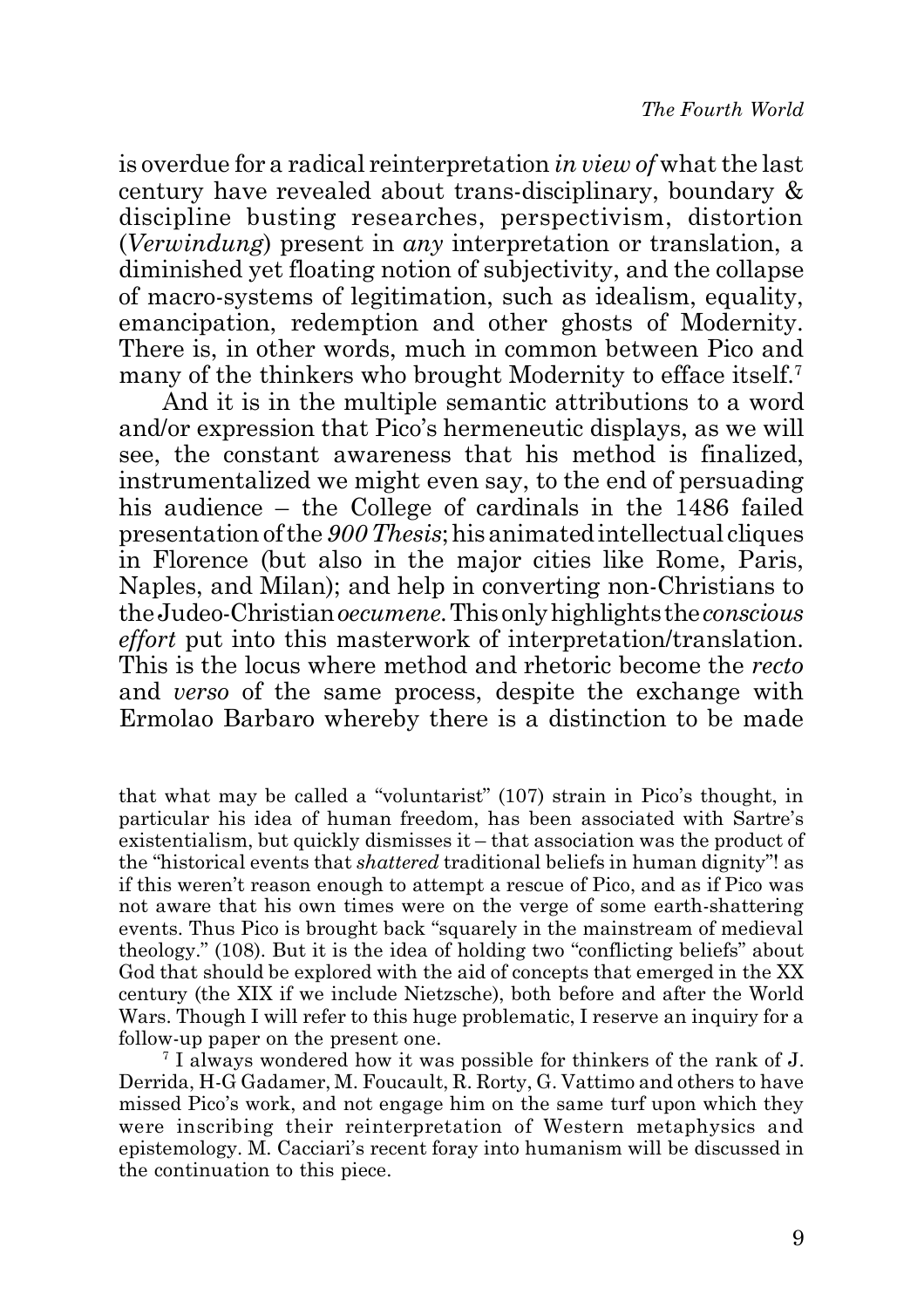between rhetorical and logic discourse:<sup>8</sup> as I have argued elsewhere, there is no such thing as "unrhetorical" speech, but only variations in style, register, intended ideology, parameters of the projected public or community where the statements would be heard/read and evaluated.<sup>9</sup>

In fact, this aspect of Pico's interpretive dis-course is precisely the one that allows us to place him, almost against his will, in the tradition of the school of Alexandria, and of Origen in particular.10 Just recall how for Pico wisdom and enlightenment is but for a few initiates – even the Lord "spoke to few disciples" – (*Works* 71) and how deciphering man and nature means to be open to the magic, to mystery, to prophecy. However, "since the people with their owl-like and unseeing eyes could not endure the light, he used to speak to them with his face veiled" (ib). We must not forget that "mystery is not only a liturgical and epistemological but also a hermeneutic concept" and the same can be said of "prophecy". (Bruns 153-55). At a historical moment when the pendulum between grammatical interpretation and allegorical interpretation was swinging toward the former (it won't be long after Pico that Luther will cry:  $Sola$  *Scriptura*!),<sup>11</sup> effacing the repetitive and tired medieval ventures of the latter, Pico will nevertheless attempt to introduce a disruptive element in what is problematically if not erroneously called the "allegorical method".

8 See Barbaro, *Filosofia o eloquenza*? Francesco Bausi has insisted on a more nuanced interpretation of this so-called critique of rhetoric, "noting that both Barbaro and Poliziano praised Pico for dealing a mortal blow to the 'barbarian' philosophers" (David Marsh in his review of Pico's *Lettere*, Florence, Olschki, 2018, in *Renaissance Quarterly*, LXXIII, 4, p 1320).

9 I have developed this thesis in *The Elusive Hermes* (2012), of which the Introduction can be read on my website http://www.petercarravetta.com/wpcontent/uploads/2013/02/Elusive-Hermes-Sample.pdf

<sup>10</sup> *Contra Celsum* appeared in print in 1481 "e Pico ne possedeva una copia" (Bovi, 38-39). But see also E. Wind, *The revival of Orig*en. Important to Pico is that Origen is the author of the *Hexapla,* a possible model for the *Heptaplus,* and of *De Principiis* (which contains a long chapter on free will). See also Ferguson, Ch. 7, "Origen and the Allegorical Method" (1986, pp. 133-149).

 $11$  For a general overview of the slow transition from a predominantly 'rhetorical' engagement toward one that is "logical" or "methodic," see W.J. Ong, *Ramus: method, and the decay of dialogue*. I have read a paper on this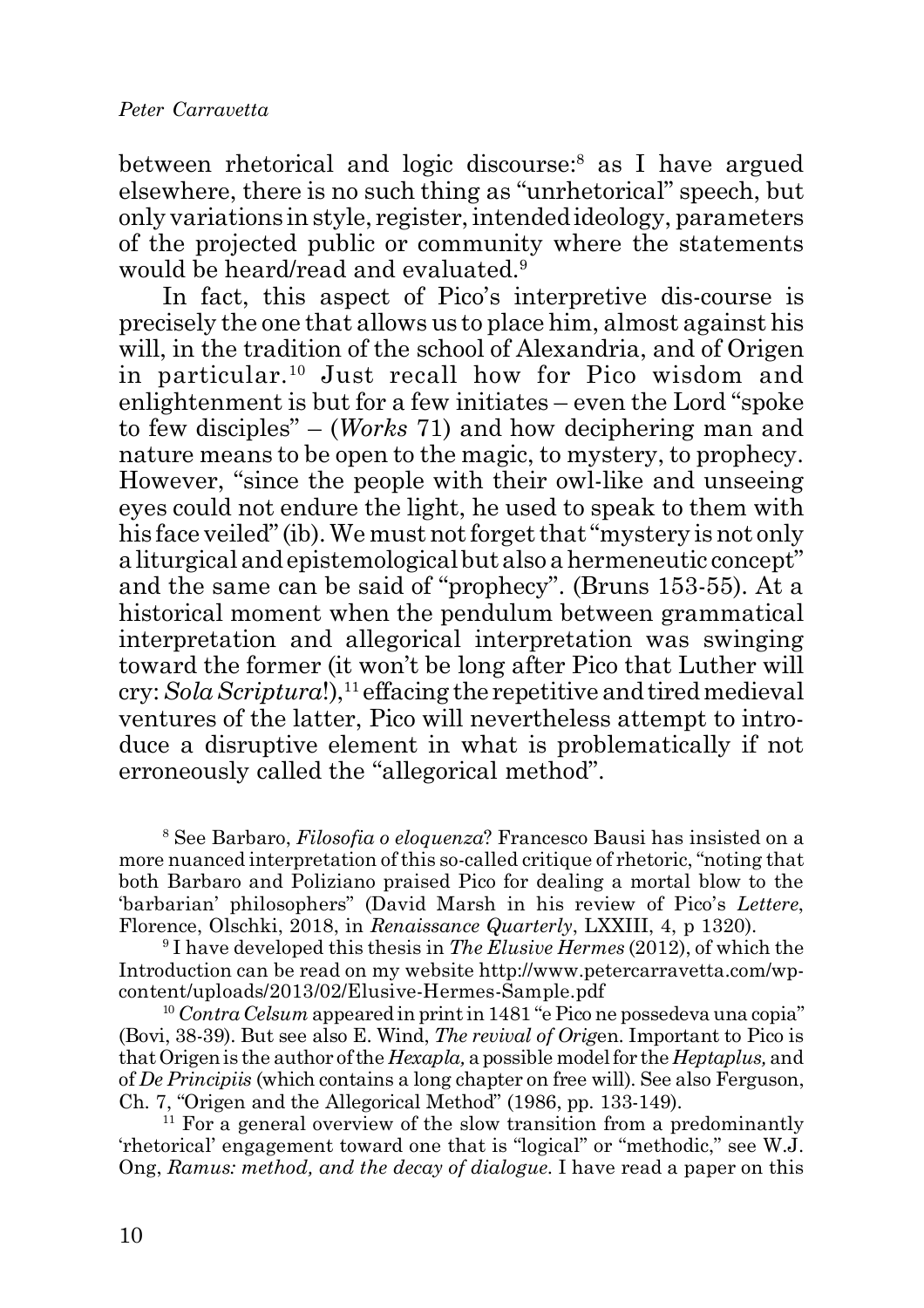It is no method at all if we understand it rather in terms of its linguisticalness, so to speak, its discursivity, of its having to be put in a language which ultimately intends to prove something (as in logic), or demonstrate a point to be made (as in "rhetoric"), about something, anything. When it comes to the Supreme Being, both theology and philosophy are forced to use images, figuras, schemes, in other words, the creation of a set of mythemes that can be understood or at least explained to the profanum vulgus. And this means a consciousness of – in true phenomenological mode – the presence, the participation, of *the speaking interpreter, the necessary other between theory and method,* between allegory and exegesis. Let us remember the Underlying principle of signifying figuration, which we can read in Origen, in the *De Principiis,* and which demands that the interpretation account for (as it cannot exist without) the interpreter's being (its "being-there", as it were, in XX-century code), his/her "participation" – to use Pico's term, originally *metexis* in Plato – in the formation of *sense.* Moreover, in this perspective allegoresis is no longer an arbitrary (albeit still through convention and habitus) transposition of meaning (possible with a medieval allegory as semiosis, wherein "this stands for that"), but rather, as Ebeling observed, "a procedure aimed at the very essence of the thing it is investigating". (Szondi 22-23).

In this sense**,** allegory manifests a double possibility: first, it is indeed the formal (semiological) scaffolding of given symbols (which are invariant in principle: Mars means war, Jupiter means the Law, etc.), yet the activation and circulation of this universe (code or codes of signs/symbols) require that an allegorical i.e.: "rhetorical", "figural" – approach be employed, or in other words a discourse which is intrinsically form-giving, meaning-affirming and therefore hermeneutical: allegories here mean creating a meaning when otherwise there would confusion, incertitude, or nothing. What is often forgotten when dealing with allegories is that it is intrinsic to them to be created to be told to an audience, a circle of initiates, a clan, a

topic at the Modern Languages Association annual convention in 2015, titled "Method and Rhetoric between Agricola and Ramus," and soon to be published.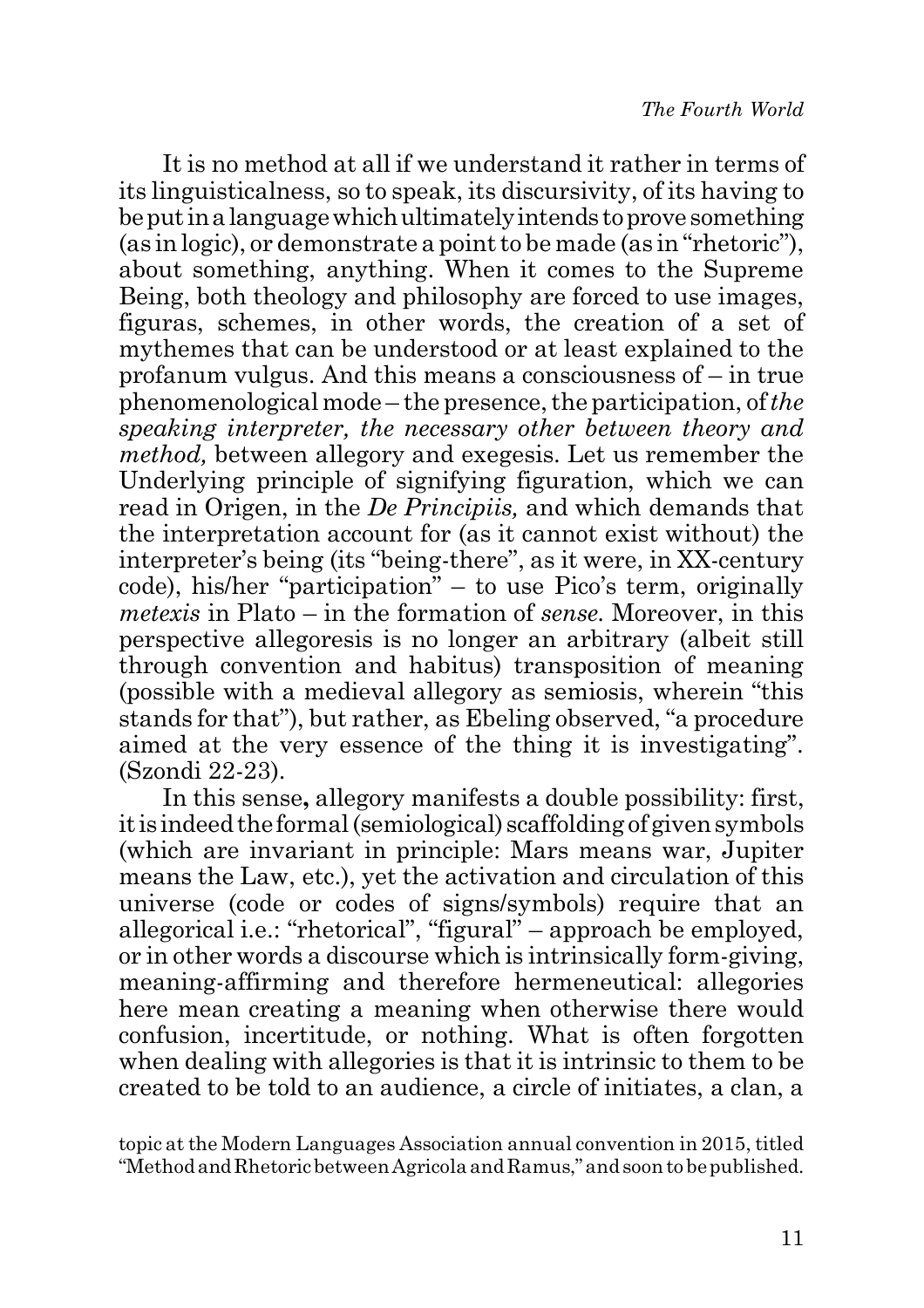community: they imply and require *others*, human beings "out there": it is an interpersonal form of discourse, a genre, or a trope that relies, and indeed depends, upon something called, in the XX century, *intersubjectivity*. No such a perspective is possible if we follow the rationalists, the logicians, the geometrical thinkers (unless exposed to Pythagoreanism!).

## **III.**

In the *Heptaplus* Pico alludes to a phenomenon generally understood, after Nietzsche and Freud, as *Interminable interpretation*. Despite all his efforts to say about the Book of *Genesis*what *none* before him has succeeded in saying, Pico was aware that "the vastness and fertility of the field, however, [is] such that no number of harvesters can be equal to it". (*Works* 72). Otherwise put, the text – even The Sacred Text – will always be open to future interpretation. Knowing the long and complicated tradition of Biblical exegesis certainly reminds one to be wary of proffering the "definitive" interpretation of anything. Yet Pico cannot hold back his own surprise at being the one to advance such a "new" interpretation, the sense of wonder and amazement he felt when con-fronted with such a multifarious and intrinsically polysemous task, namely "to interpret the entire creation of the world continuously in not merely seven senses, without reference to earlier works, but producing a work completely new from the beginning". (74) The claim that other references are not invoked must be glossed: whereas for the allegorical exegesis he will indeed consult everyone of the "commentatori dottissimi" of the "vastissimo campo" to see if he could contribute but a few "spighe", when it comes to focusing on the text of *Genesis* itself he announces he will be on his own. The two tendencies, that of the exegetical imperatives and that of the hermeneutic agency are not in contradiction with each other, nor are they oppositive in any manner: if they can be said to be the supplement one of the other, at a higher level of abstraction they can also be thought of as being *complementary*, and in a Viconian sense, *co-enabling*. I will return to this point.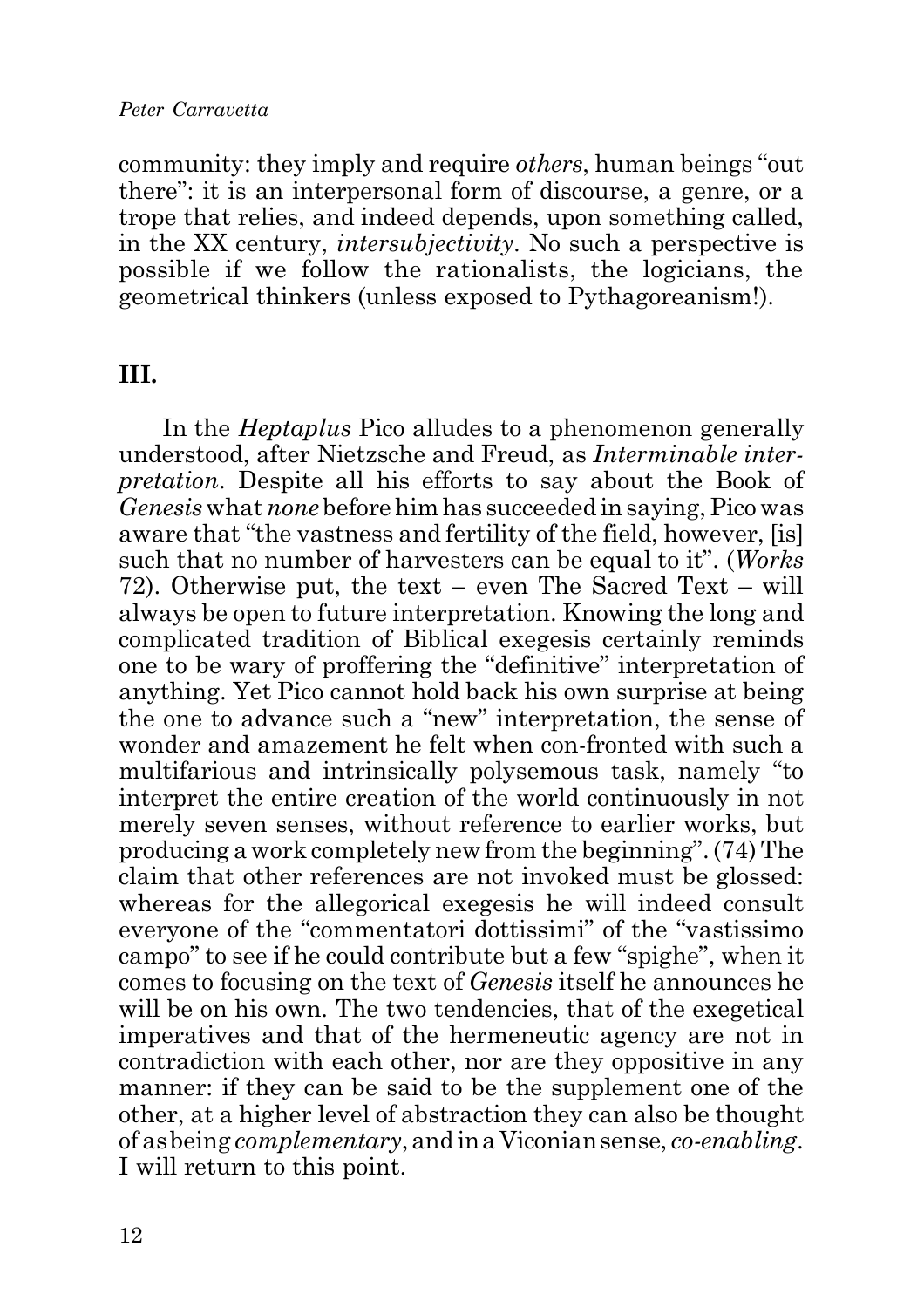Nevertheless, it is at this juncture that Pico also reveals his only one hermeneutical prejudice, understood in a Gadamerian sense, as the set of pre-existing and almost culturally preconscious values one brings to the text. As might be expected, at a time where there was no public discourse which could ignore the presence of the Church (of the "official" religion) and its generally accepted (or imposed) dogma, he states that whatever follows must in the last analysis *not* question God. More specifically, he says he wants to "avoid making the Prophet, or the Holy Spirit through the Prophet, assert anything strange" or "alien" to the nature of things "as they are observed, or to the truth ascertained by the better philosophers which even men of our faith have accepted".12 (*Works* 74; *Opere* 183) This is huge question for interpreters and translators especially: for unlike what takes place when dealing with a human author's text, from Valla to Schleiermacher to most European schools of literary theory, where hypotheses about what the author's intentions might have been were analyzed, to the point that some critics in the late XIX century went as far as to say they could interpret an author's works better than what they might have intended themselves ("la boria dei dotti" Vico would say!), in Pico's case *the author cannot be questioned*, he/it/she *must* be right, cannot have said something wrong or misleading or confused: if this happens, the fault lies with the interpreter, for God cannot be wrong!!! As a result of this, we have a copious tradition of speculation in the Midrash and Haggadah.<sup>13</sup>

12 From hereon I will cite the *Heptaplus* in English from Pico 1977 as *Works*, as this edition contains also the *Oration* and *De ente et uno*.

<sup>13</sup> In Midrash literature divine words have an existence independent of circumstances and immediate intention, so a text qua text means what it explicitly says and whatever hidden meaning one is able to extract by searching and reframing, and whatever the end result it must have been part of the Divine Plan (Kuger 78). Midrash derives from a root meaning to seek out, to inquire, and to tally results. There is implied a metapractice, a conscious level of selecting and positing a "possible" semanteme or elements of a new figura. It became, historically, an historiographic, canon-building project that served a very disparate community in the post-Rome world. Haggadah means to tell. Everything in Talmud literature which is not halakhah (Jewish Law), including the amplification of Biblical narrative,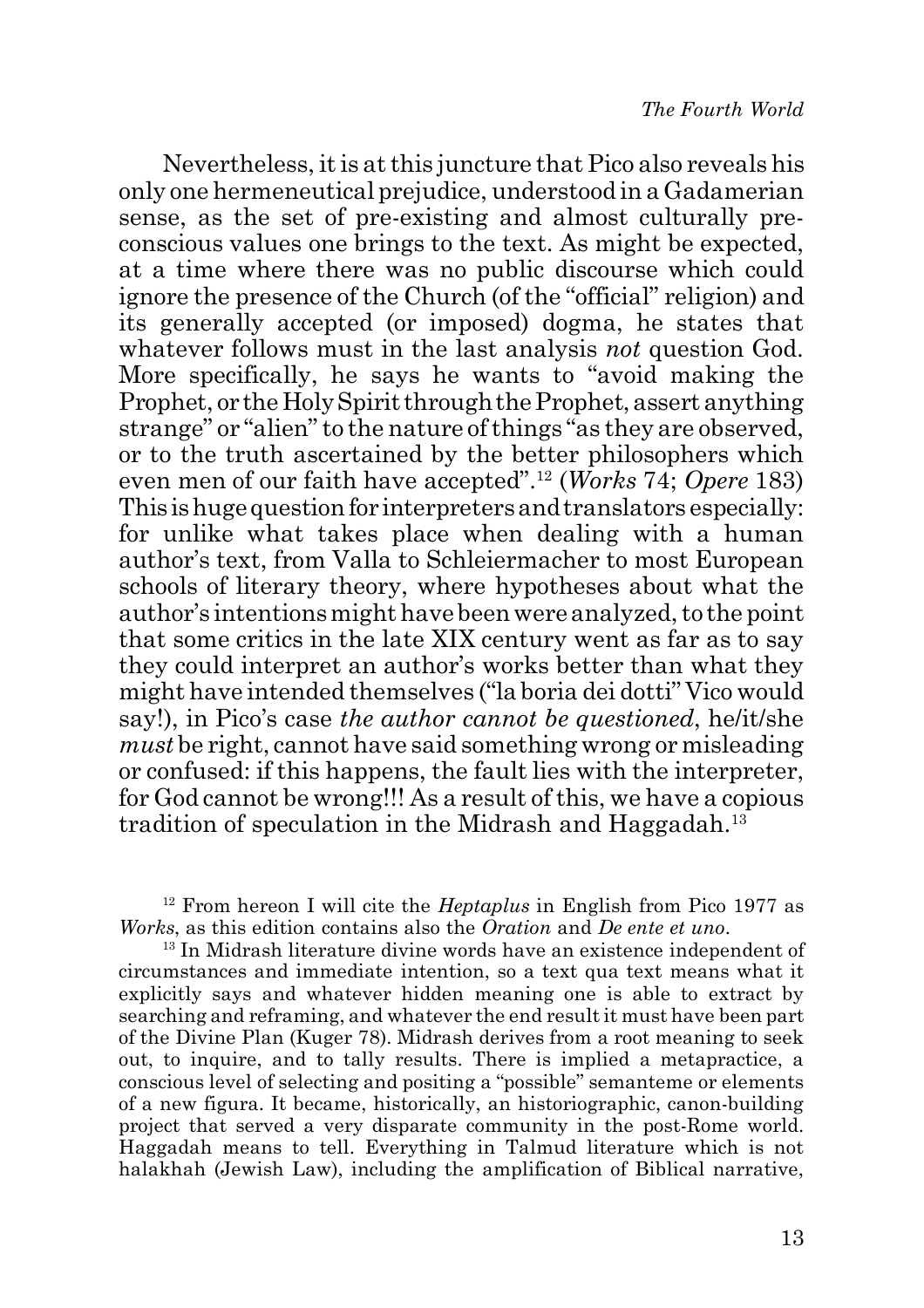Edging further into the *Heptaplus*, we run into the archetype, which corresponds to the Idea. The Idea is causa sui, and can only be perceived and understood as one of its instances, as an image participated by man, in short as a *figura.* The figura permits a vertical linking of a series of horizontal subsystems of signification. Pico's explanatory strategy rests upon a series of calculated analogies and metaphors which are meant to bring out the sameness in the different, setting up in short a table of correspondences among the various symbolic/semiotic systems which emphasize the structures more than the referents.14 But let's stay with the method of exposition.

Typically the Count of Mirandola et Concordia will begin with the linguistic sign, find a corresponding symbol at a superior order of discourse, then move on laterally to capture the icons and the stock figuras. For example: "the elemental fire burns, the celestial gives life, and the supercelestial loves". (77) He retains the identity principle in the essences – consistently with the later (1491) *De Ente et Uno* – but marks out the differences in the attributes, often conflating Heraclitus with the Platonists. Yet this principle of Unity, and the connected notion of "identity", upon which he insists repeatedly, is ultimately an absent, and unintelligible, legitimizing moment to draw together, toward the center, all that concords and agrees harmoniously, the "hidden alliances of nature". (79) It would correspond to the well known icon of the eye in the center of the triangle, of Egyptian origin, whose fortune in early Modernity can be seen as late as Vico's famous frontispiece to the *New Science.* But approach can be adapted into an epistemological model. (Figure 1)

We noted that this all-seeing, all-gathering eye cannot see in the darkness, since God is so far removed from our capability of intellection, that he in effect can only focus on the other two

<sup>14</sup> Scholars have devoted much research to the role of Kabbala in Pico's thought at this juncture. See note 19 below.

fills in gaps in the original narrative, in its parables, legends, didactic tracts and, ultimately, its allegories. See Fornaciari's introduction to *Conclusioni cabalistiche* and *Conclusioni ermetiche*.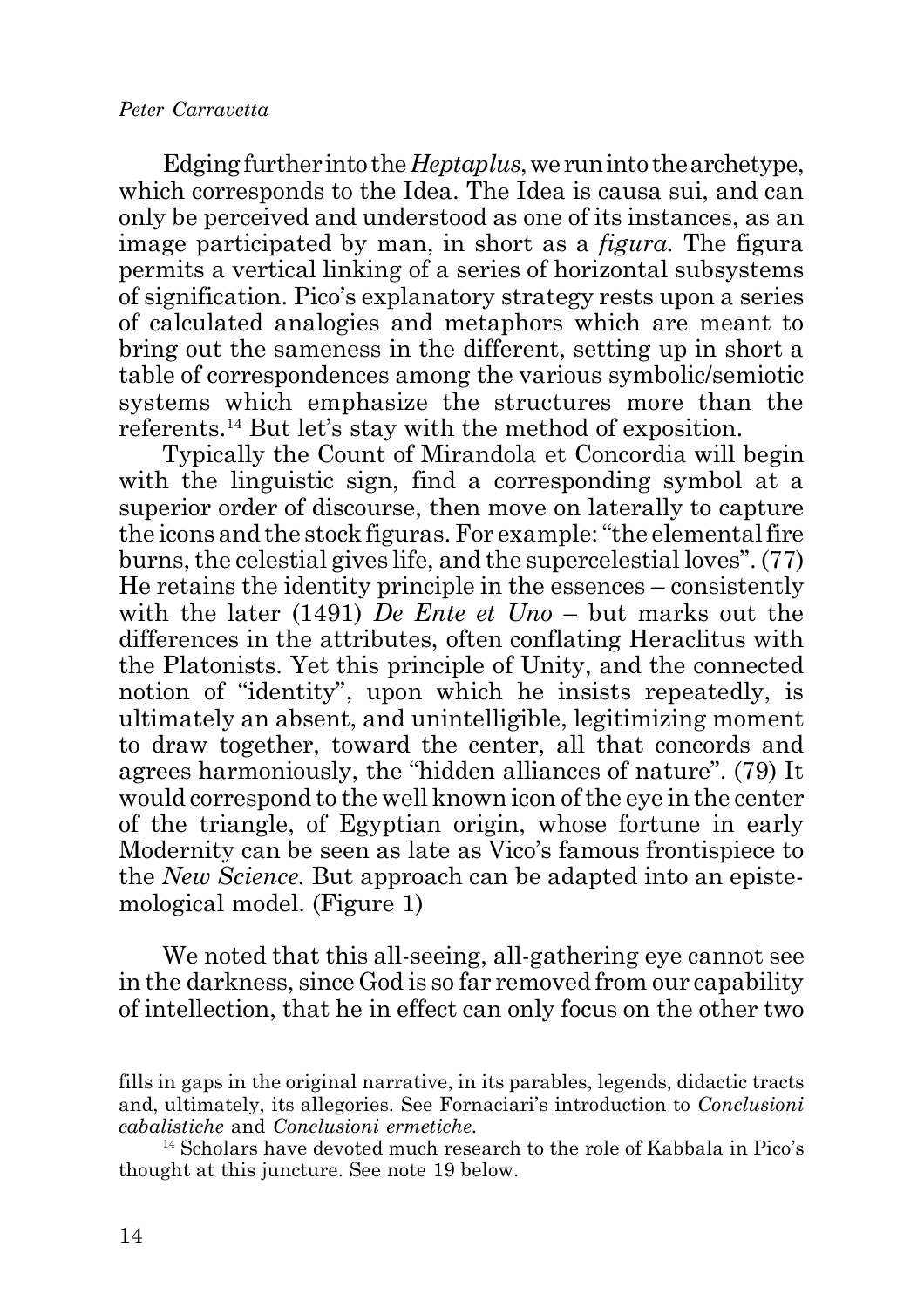loci, the Formal and the Participated. Here then two possibilities open up:

- A) either we under-stand this strategy as a reduction of the epistemic triangle to a dichotomous connection between mind and matter, body and soul, or, alternatively,
- B) we "expand" the model to include a fourth angle or locus intrinsic to the interpretive moment.

In the first case, A) by eliminating God the maker we remove also the interpreter, God's acting and living image on earth, and we are left with a dichotomous formal system of analysis where Idea and Form conflate into one. Touching on a delicate *topos*, this will betray its metaphysical ideology, something which besieges all rationalisms, including that of the Parisian logicians, as they ultimately are anchored in Platonism. In the second case, B) we can leave God alone in his corner to take on the semblance of any Principle or Axiom we choose, but we account for it through the agency of that undefinable being, the indefinite image of man from the *Oration* ("a work of indeterminate form", 4) that acquires value (semantic, symbolic, cognitively) *as it concretizes in any one of its sociohistorical manifestations*, and who is already related to the three other *loci* of the episteme. However, and this what makes Pico's position important, this human being is endowed with *libero arbitrio*.<sup>15</sup> The human being is thus still envisioned, four years after the *900 Theses*, as a constant variable, and ever-interpreting, chameleon-like human with agent power.

<sup>15</sup> Once again, though I cannot take this up here in more detail, the inclusion of free will is crucial to the development of the rest of this paper. The freedom of choice accorded to humans is one of the high points of Pico's philosophizing. Despite the fact that everything stems from God, and that there is predestination, nevertheless humans are the only ones endowed with this peculiar trait, following a line of thought that has Dante and Valla among its precursors. In the *900 Theses* Pico had written: "Licet Dei voluntas consequens semper impleatur, non tamen necessitatem rebus volitis generaliter imposit." (Even though the will of God is always fulfilled in its consequences, nevertheless it does not necessarily impose necessity upon things.) Cf. *Conclusiones nongentae*, p. 11.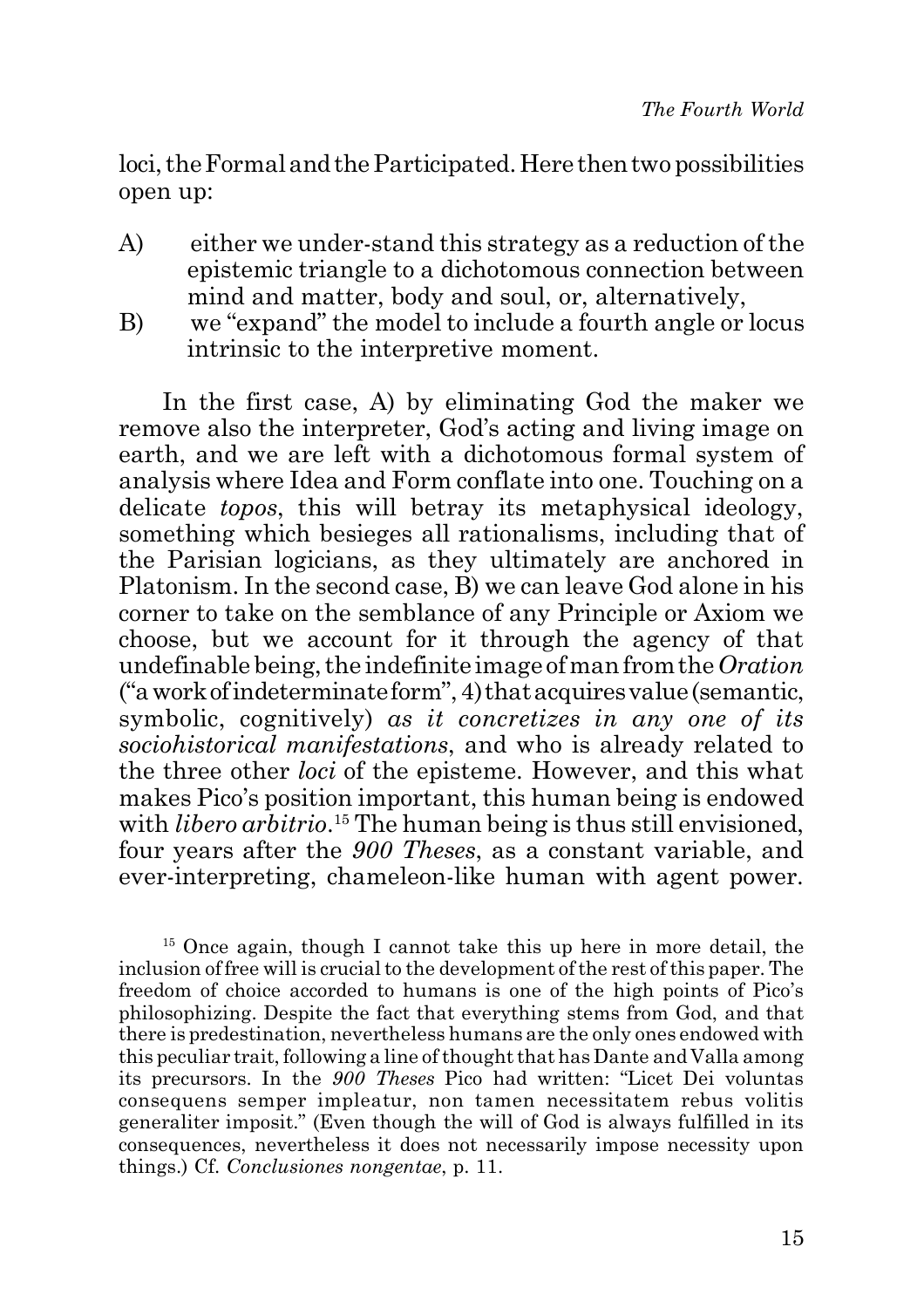And it is toward this second hypothesis that Pico leans.

The first step is to assess the *status quaestionis*, emphasizing the analogies. Hence celestial or even earthly names are often given to divine things, which are presented figuratively now as stars, now as wheels and animals, now as elements; hence, also, heavenly names are often given to earthly things. [citing Ezekiel 1:16]. Bound by the chains of concord, all these worlds exchange natures as well as names "with mutual liberality". It is from this principle of generation that flows the science of all allegorical interpretation. The early Fathers could not properly represent certain things, including ideas, Pico argues, by the images proposed by different prophets and theologians, unless trained in interpreting and often directly translating the hidden alliances and affinities of nature with specific Christian symbols  $((Works 78-79; *Opere* 196-92). That is the very reason why the$ entire architecture of the *Heptaplus* was erected in the first place. Otherwise there would be no reason why they should have represented this particular thing by this corresponding image, and another by another, rather than each by its "logical" opposite.

The scheme is not new, being rather consistent with late medieval theories of allegory. But there subsists a need to go beyond it. Thus, whereas here and elsewhere Pico reiterates the divine triadic subdivisions of Perfect, Imperfect and Mixture, and so on, in the passage that follows immediately after the one quoted he will open up the triangle to a quadrilateral configuration, in this fashion: (Figura 2)

The arrows point to the shift in the different articulations of this existing human being in the society, away from God and the One. This raises a problem. There were presupposed four worlds in Moses (79), but the Neoplatonic tradition required speaking in terms of the triad: the One (Supercelestial), the Celestial, and then the Sublunary, where humans dwelt.16 But

<sup>16</sup> On this quaternary structure, see *On the Being and the One*, ch.8, "which declares how these four, being, one, true, and good, are in all things that are after God," (55) which is standard knowledge in his audience, However by Ch. 10 he has turned to the reality of life and politics, introducing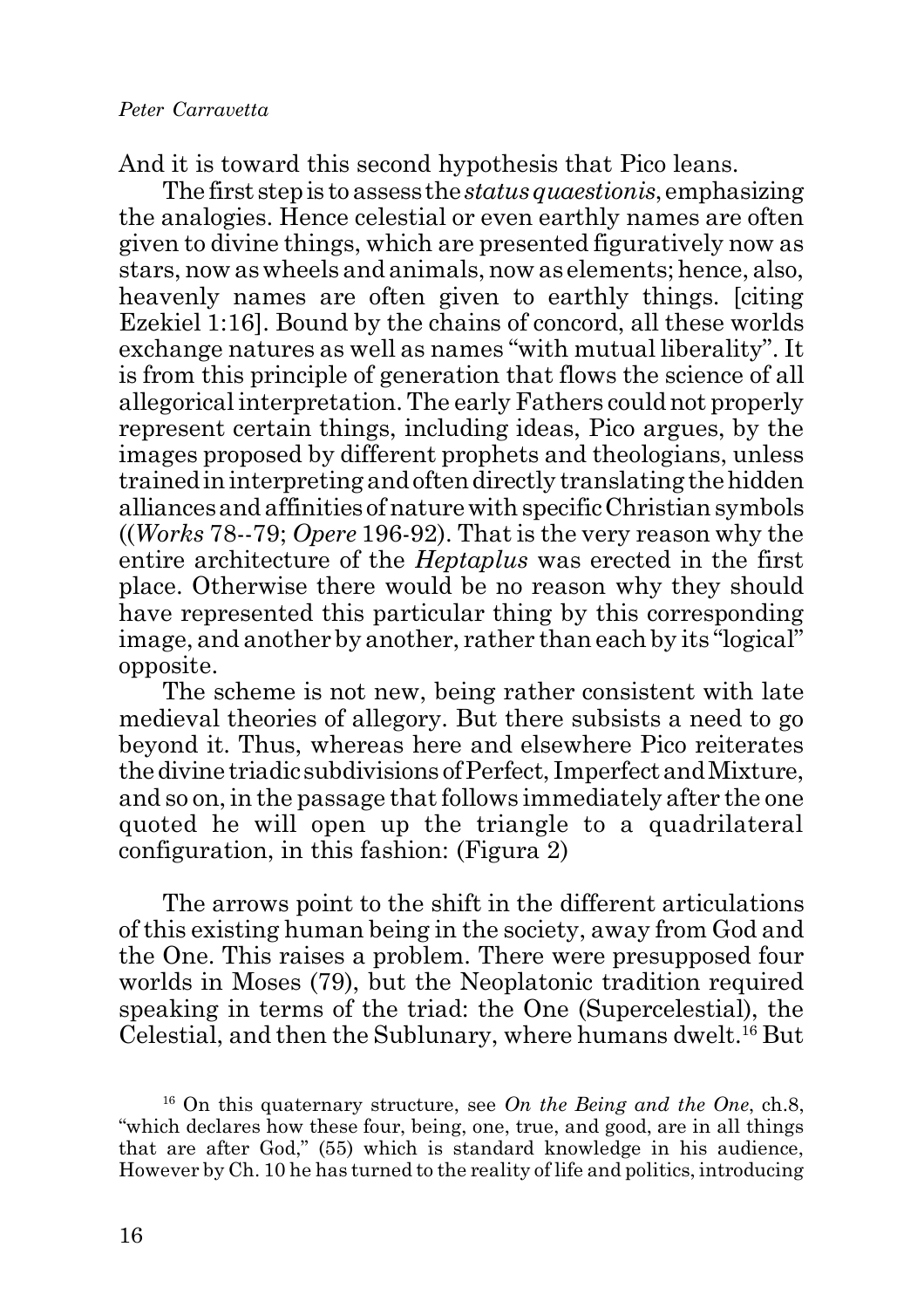in this synthesis (a clear syncretic move) we can locate this reconceptualized notion of a human being endowed with free will and freedom of choice: humans are social, historical beings, what is at the center of the triangle is no longer God. There is a world of humans in which God (or Absolute Being) is but one possibility, a dominant one to be sure, but ranking in importance to how the mind works (epistemology, or gnoseology in his day) and what is the purpose of living (ethics), what the political reality of man is or can be (biopolitics). He thus couches his remarks in a cautious tone:

Man is not so much a fourth world, like some creature, as he is the bond and union of the three already described (*Works*, 134 [*Heptaplus* 5,6])

But man is now the center of the universe, meaning the World. We are not talking about the earth, but a world.<sup>17</sup> There are four worlds but humans elect which one to inhabit and valorise.

## **IV.**

In my reading of the *Heptaplus* I had summarized the movement in each Exposition, I looked not so much at how Neoplatonic it is, or how he pulls quotes from various traditions, translating them himself, but at the junctures where the acting interpretive intellect shows preferences, modalities of incorporating the discourse of the other, the necessity to reread the allegories in terms of whom they were directed and how there exist analogies in the system of beliefs that speak to a newer a broader more inclusive human project.

an agent enmeshed in history (in those same religions Pico was studying; in the same regional warring factions): "in which the whole argument turns to the ordering of life and the improvement of conduct." (60). The interpreter Pico is pulling away in part from rigid (though also complex) epistemologies and is opening up to discursive, inter-subjective, relational forms of knowledge, concerns upon which he may intervene, through his free will. In that he speaks, at least in principle, to a contemporary sensibility.

<sup>17</sup> I discussed this in Carravetta 2018.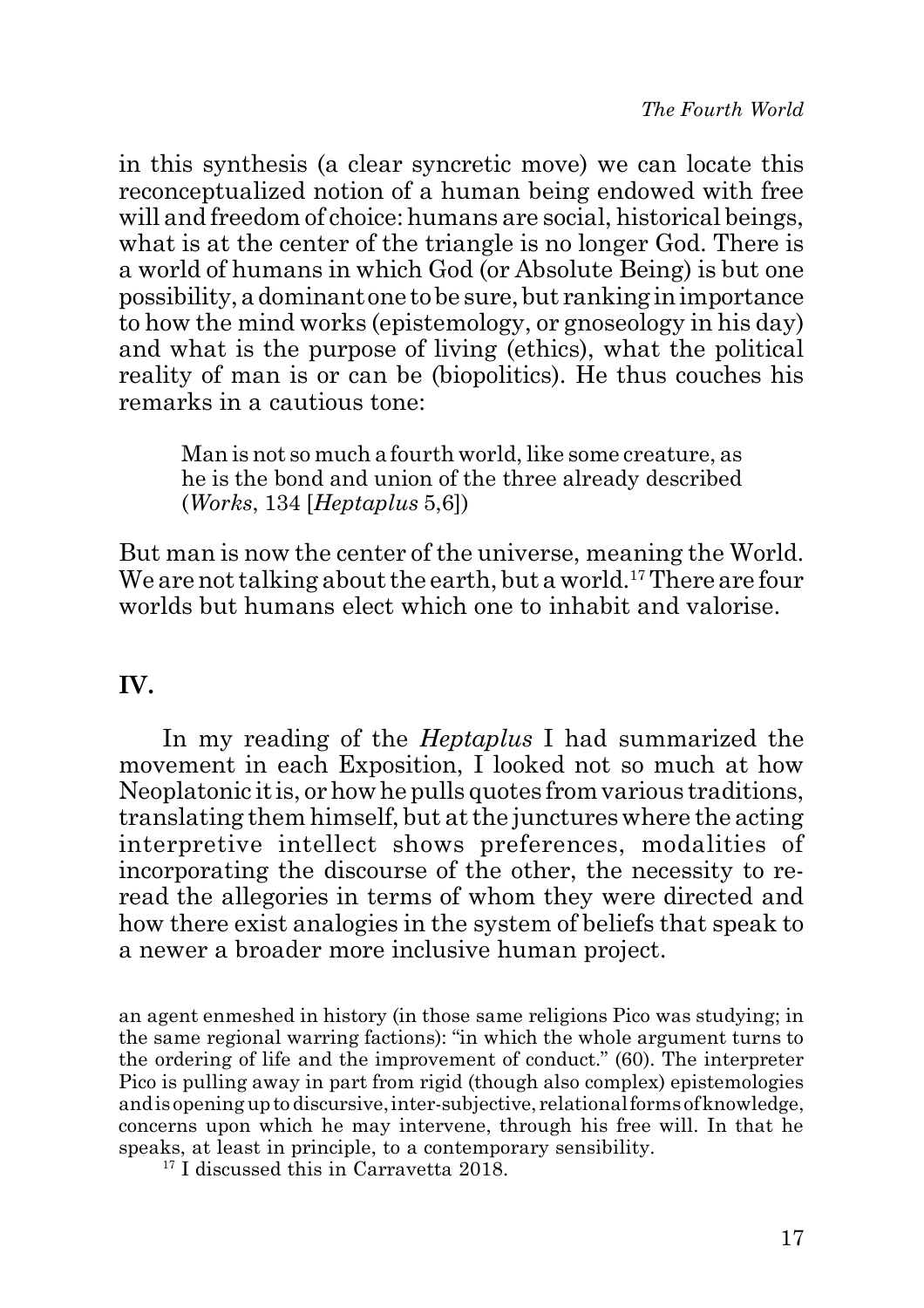As I referred above to how rhetoric and method are really two sides of the same coin, let us then sketch out Pico's working principles of interpretation, bearing in mind both, the restrictions imposed by his default ontology of the One, but also as we argued the weakening of this paradigm in order to account for a new, or at least altered, idea of the human.

Methodologically, the treatise self-consciously, metacritically, moves along these steps (*Works*, 80; [*Heptaplus*, second Proem]). My comments in parenthesis:

A) Whatever is contained in any of the worlds under investigation, an equivalent "like" must be contained in the world we are interpreting from (the "must" suggests that we have to look for it, we must want to find a common denominator; also, the presentism of the interpreter, their *Lifeworld*);

B) Whatever is written in Moses' text we interpret in relation to the angelic and invisible world, making no mention whatever of the others (a systematic, methodological imperative to restrict the field and the path);

C) Everything is interpreted with relation to the Celestial world (legitimizing Center, the *Theos* of Immutable Theory);

D) We then interpret with relation to the sublunary and corruptible world (the new apex, *the fourth world*, of the epistemic quadrangle described above); and finally,

E) we interpret in relation to the nature of man (the independent historical variable, the undefinable creature who is now the centerpiece of the human project; this is the most challenging claim made by Pico that signals a rupture with his predecessors and a critique of contemporaries)

Subsequently, Pico introduces

F) a fifth level of exposition because some natures, by which he means that some people, have "peculiar rights", an acknowledgment of what today we call diversity; thus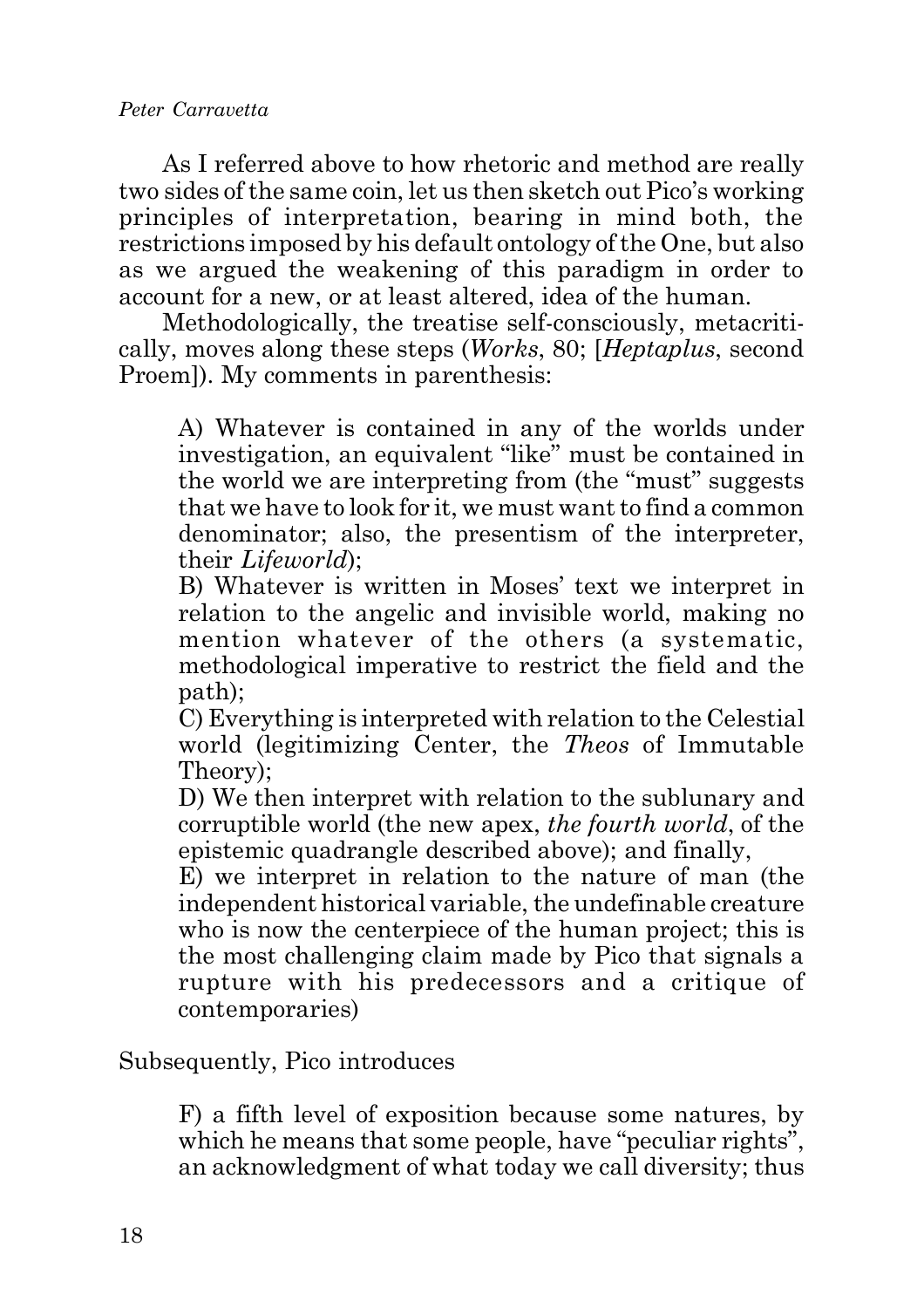the *scriba dei* is now turning his gaze upon a real world of social organization and values); there follows,

G) a sixth level within which he can show "fifteen ways to link the things mentioned" (where we can perceive once again the common terrain of semiotics and hermeneutics but where the first offers the material and the second interprets in the general terms of understanding (*Verstehen*) the world as endless perspectives on meaning); and last but definitely not least, a

H) seventh level, or "day", in which the circle closes upon itself by returning to the beginning, in which Pico demonstrates how all things flow back unto God (in this he tops Origen, who had glossed "only" the six days of the text!)

It's a coherent textbook summary of the work. However, when he introduces the notion of "felicity", which corresponds to eternal life – a very "Christian" thing to state, – he reiterates that man is supremely situated to achieve happiness because he is endowed with *intelligence* and *freedom of choice* (*Works*, 149; *Heptaplus* 7, Proem]).

Thus we arrive at the key passage, a condensed tour de force in exegesis-cum-hermeneutics. In the explication of the first word/sentence of *Genesis*, "In the beginning"..., Pico takes the Hebrew text, the word "*Beresit"* and performs an anagrammatic decipherment of it. He employs the newly acquired knowledge of the Kabbala, and glosses each particle contained in it, teasing out a network of semantic values, but conceptually relying on the previous seven expositions of *Genesis* 1-17. The exercise proves again, if it were still necessary to do so, that a translation cannot ever be rendered word for word, or by pairing minor parts of speech, for their function are always different in the different languages. A translation is a complete remake in an often entirely different semiotic universe. To truly capture what's contained in God's word, it requires that a rich tapestry of signifying loci, of symbols present in the receiving culture, be summoned, and organized on the basis not only of what the target idiom syntactically permits, but also at the rhetorical level of what message, or ideology, one wishes to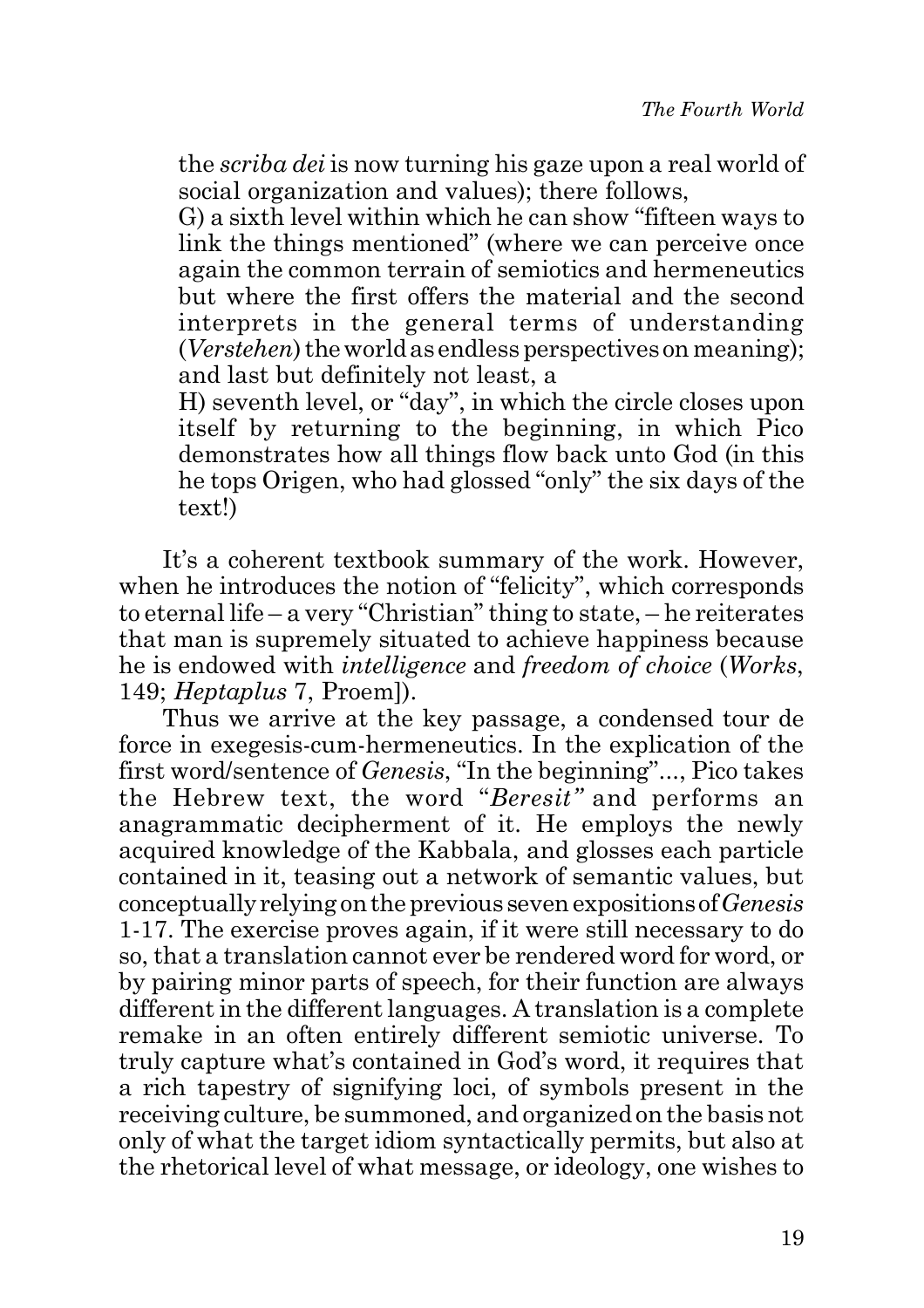bring across. The end result of this translation/interpretation/ explanation, $^{18}$  is remarkable:

The Father, in the Son and through the Son, the beginning and the end of the rest, created the head, the fire, and the foundation of the great man with a good pact". (*Works* 172-74; *Opere* 374-83; Allegretti 47-50)19

What a difference! A thorough analysis of this ex-egetical marvel would require a lengthy separate study, one in which Biblical scholarship and its various strands, especially the Kabbala, be compared and evaluated for accuracy first of all.<sup>20</sup> But it can be shown that, syncretic to a fault, Pico fuses here Platonism, Old Testament theology, Patristic theology, and Jewish mysticism (the commentaries), with a sensitivity for – and willing adoption of – most of the tenets of the contemporary disciplines of astrology, memes and epistemes from his interest

18 In Palmer's *Hermeneutics* we read that the word *hermeneuin* in ancient Greek could have meant three things: to say, to explain, to translate.

19 According to Arthur Leslie, Pico's first teacher was Elijah del Medigo, an Averroist natural philosopher from Crete, whom Pico met in Padua during 1480-1482 and continued to know to the end of 1486, translated Averroes' commentary on Plato's *Republic* from Hebrew to Latin and gave opinions to Pico about Averroes and the Kabbala. Then there was Flavius Mithridates, a converted Sicilian Jew, who translated voluminous Kabbalistic, philosophical and exegetical Hebrew books for Pico by 1486 and taught him Hebrew, Arabic and Aramaic. In addition, Pico relied on Yohanan Alemanno, consultant from 1488 until Pico's death. Alemanno wrote a 400 page commentary in Hebrew in which he records the experience of how he fine tuned Pico's understanding of the Jewish interpretive tradition. Lesly believes that "Alemanno also would serve as model for the kind of reader Pico intended to convert by the *Heptaplus*, through its "implied reader," a Jew, versed in Bible, midrash, Talmud, and law, who was accustomed to biblical commentary written by philosophers, some of whom accepted kabbalistic interpretations" (from a private email exchange with author).

20 The remarkable feat was made possible by the fact, according to experts in the field, that he read the text without the 51 diacritical signs which were added to the Torah between the VI and the IX century by the Masorites, which indicate vowels (16), voice inflections (30), and modified consonants (4). It is likely that Pico double checked all his extrapolations against the Hebrew and Aramaic in constant consultation with the named Jewish scholars.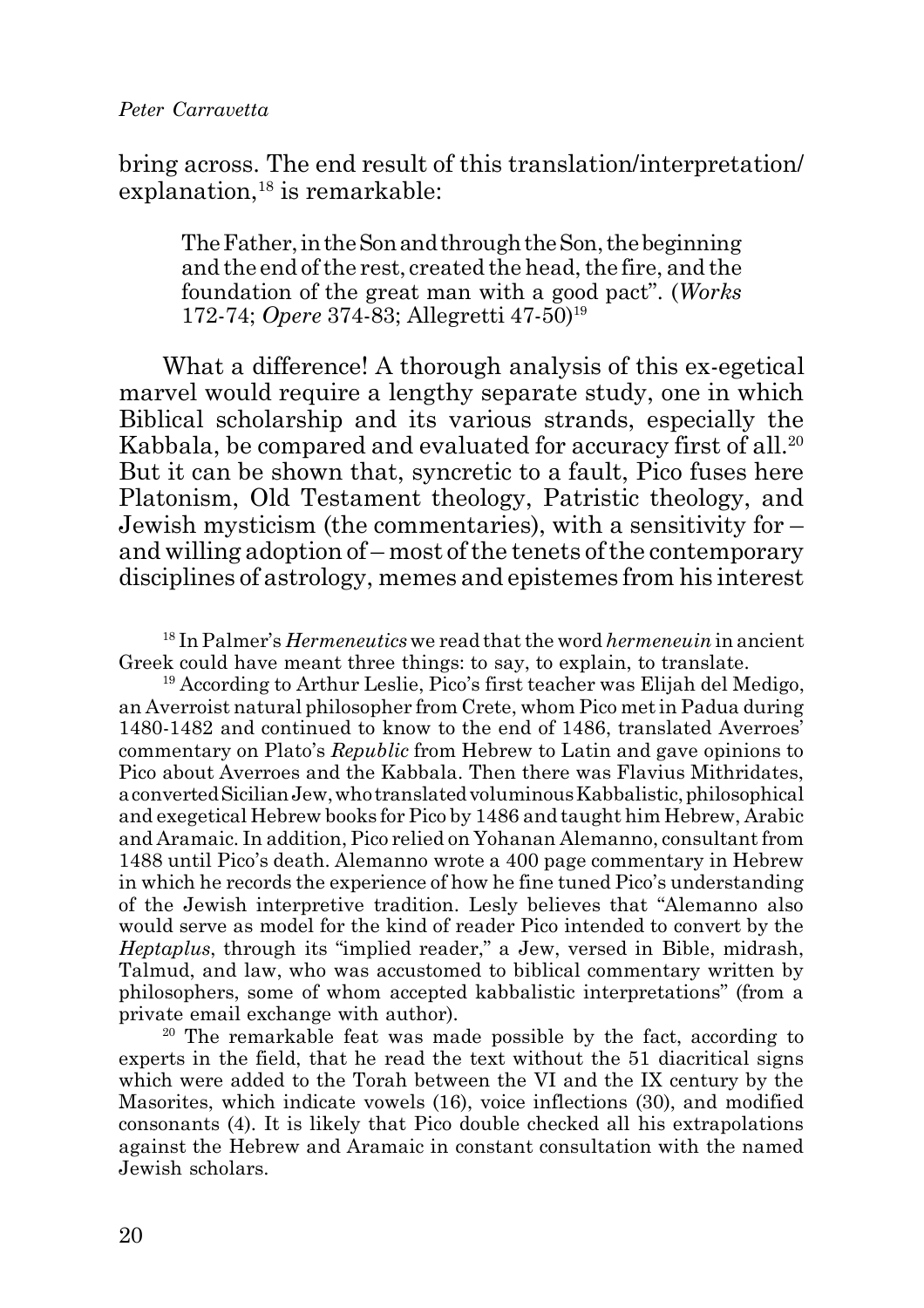in Eastern cultures, and strong Neoplatonism in the academies. This could not have boden him well, and in fact he risked getting arrested and tried for heresy if he had not fled for his life to Paris. Thanks to Lorenzo, however, he soon got back to Florence. It was radical to propose that different faiths – historically at each other's throats whenever the opportunity presented itself – can share some principles, that a foreign symbology can be transplanted into another as complementary, not as negation or agon. Things were heating up: Savonarola was getting louder, the King of France may decide to cross the Alps, the King of Naples is scouring for allies north of Rome. Nevertheless his project is to integrate all or most of the hermeneutic topologies of the past into one coherent vision, since (if) there is one God, different people express it and interpret his message in different ways. Is this not a late XX century issue? Thus we can read allegories critically and creatively in view of diversity and tolerance, but being human is common to all the races of the earth. Pico offers living proof of the dilemma he had envisioned and perceived all about, that human beings are shifty and shapeless and yet at any one moment they can enact and guide their own actions...almost as if they were little gods. Humans create, project, act toward an end. The chameleon can be caught in action in any one of its colorations. And be a real, historical figure.

The "new" man, the dweller of the "fourth world", is an intrinsically hermeneutic creature, an image-building, meaning producing, translation/migration prone human agent signified in its being-with-others in a given place, perhaps "thrown into existing" but nevertheless "situated" in a Sartrean sort of way. Or engaged "in his particular circumstance", Ortega y Gasset would say. *This is consistent with having an indefinite essence: only existence and specific interactions can create and confer an essence, an identity, a reality to interpersonal relations*. It's not that this did not happen before and in fact since forever, but Pico proposes a different way of looking at the world that promotes ideas and capabilities that were either taboo or discredited or ignored before. For instance, trying to see what the Chaldeans, the Hebrews, the Greeks, had in common (typically, a severe idea of the Supreme being) that could still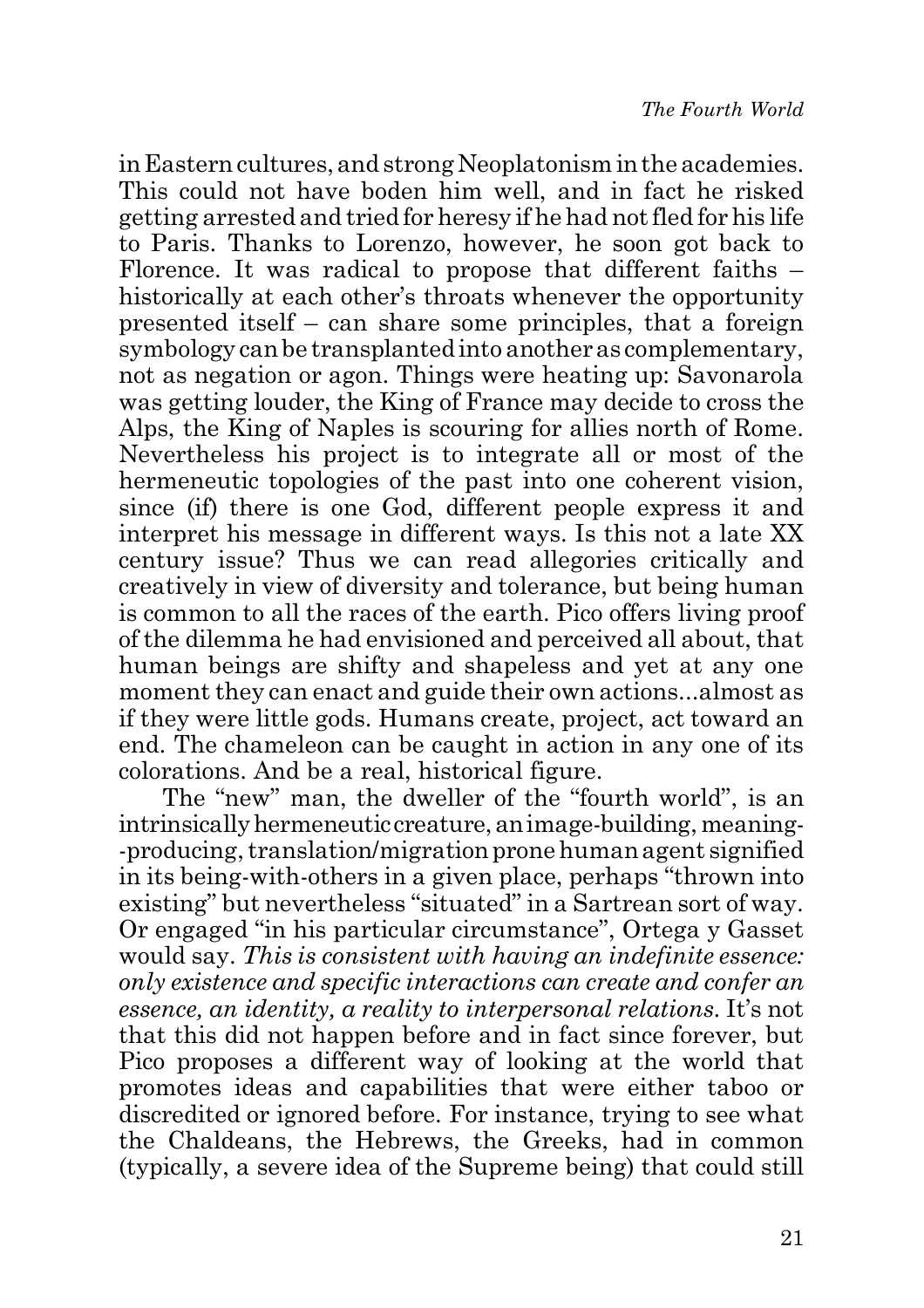#### *Peter Carravetta*

be entertained and admitted under the mantle of Christianity. Perhaps taking the word catholic both literally and allegorically. But the emphasis on the body is significant also, as it pushes God out of the picture somewhat, as schematized in Figure 2. Moreover, this human envisioned by Pico is not to be identified with *brute matter* – "the earth, that is, matter, is void by its nature unless it is filled with forms from another source" (141) – *nor with God* [my emphasis], but with "body and rational soul", (118) contained in a flux where *relation, movement, action and belief are (pre)given,* where there arises *the necessity of resolution, of resolving a question or problem or contest.* This idealized new human capable of importing knowledges from faraway places and who has finally realized he is in control of his own destiny, his worldly reality, is a dangerous creature. He wants to make a perfect world for a free individual.<sup>21</sup>

## **Figura 1.**



21 In the *900 Theses* Pico's most important interlocutors are Acquinas, Scotus, Averroes and Avicenna. In the final instalment of these reflections on Pico I will argue that Pico's philosophy of interpretation of man in history is required background to both T. More and N. Machiavelli, and the debate between Luther and Erasmus that followed a few years after Pico's death.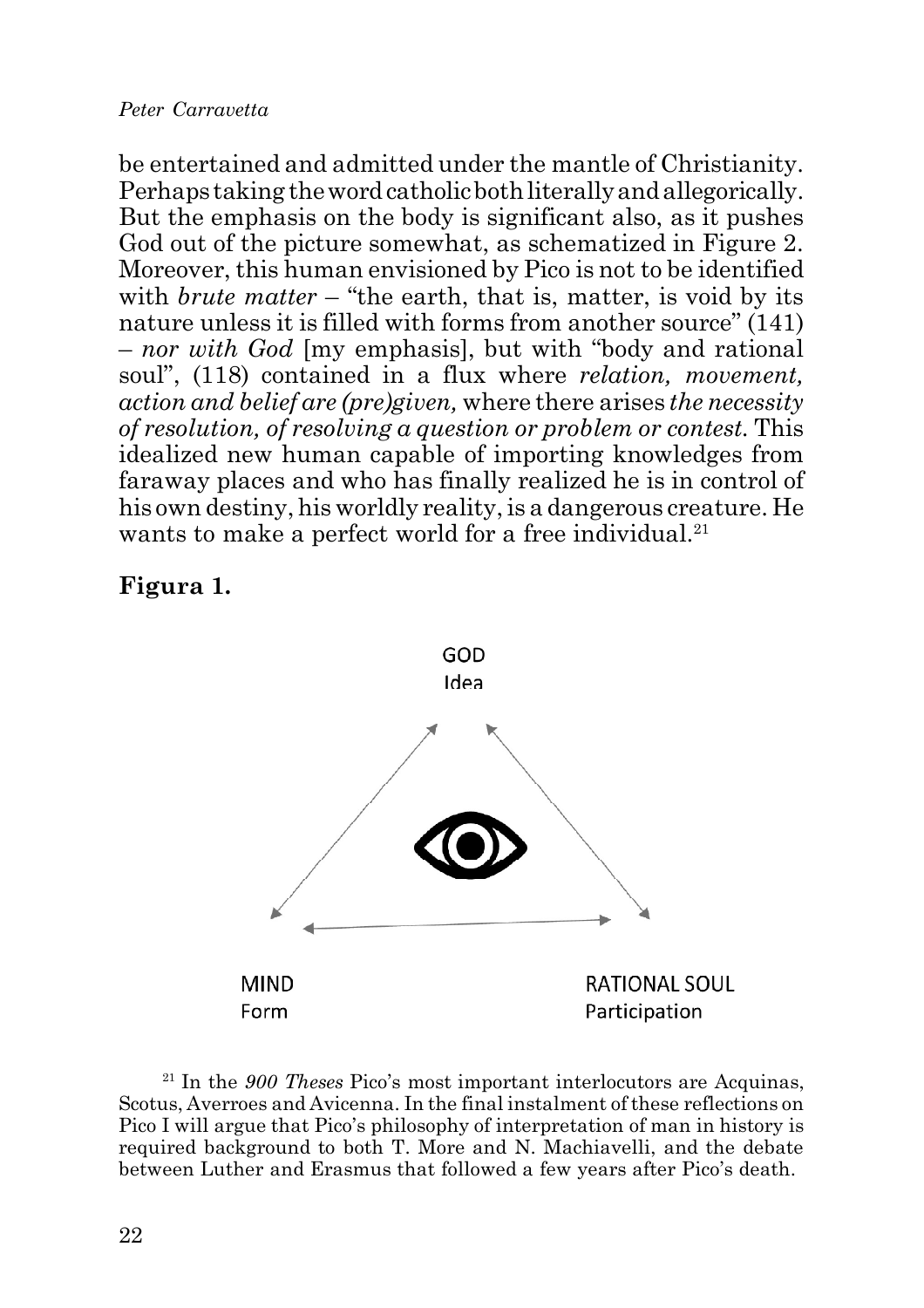# **Figura 2.**

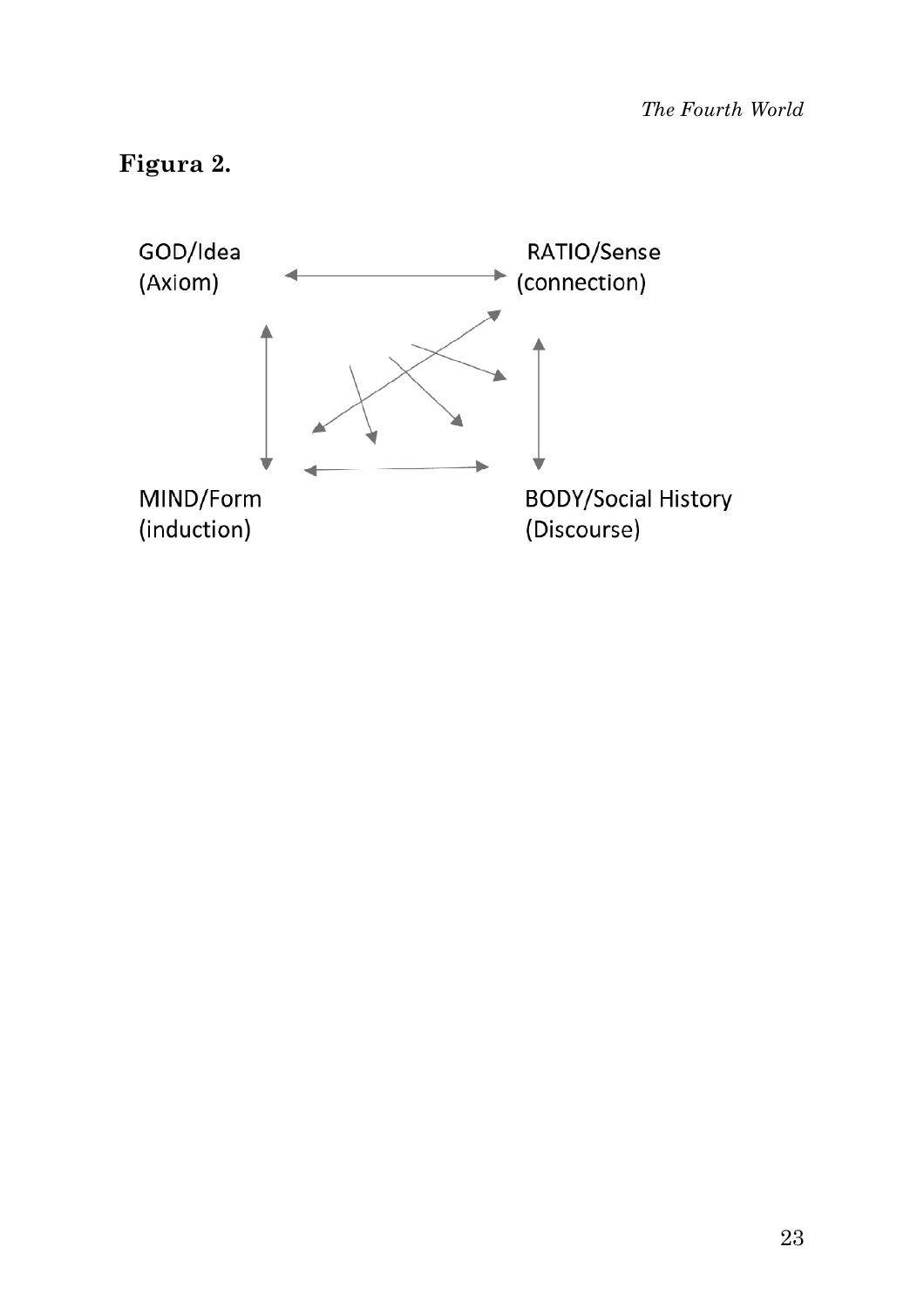## BIBLIOGRAPHY

- Allegretti, Vico, *Esegesi medievale e umanesimo. L'*Heptaplus *di Giovanni Pico della Mirandola*. Ravenna, Edizioni del Girasole, 1997.
- Barbaro, Ermolao, *Filosofia o eloquenza?* Napoli, Liguori, 1998.
- Black, Crofton, *Pico's* Heptaplus *and Biblical Hermeneutics*, Brill, 2006.
- Blum, Paul R., *Philosophy of Religion in the Renaissance*, Burlington (VT), Ashgate, 2010.
- Calzolari, Mauro, Umberto Casari, e Carluccio Frison (a cura di), *Don Felice Ceretti: storico di Mirandola e dei Pico,* Atti della Giornata di Studio, Mirandola, 29 novembre 1997, Felice sul Panaro (Modena), Gruppo Studi Bassa Modenese, 1998.
- Carravetta, Peter, "In Pursuit of the Chameleon: The Interpretations of Pico", in A. Mancini, P. Giordano & P. Baldini (a cura di), *Italiana*, River Forest, Ill., Rosary College, 1988, pp. 141 152.

————— "Pico della Mirandola's *Oration on the Dignity of Man*" in [Great Events from History] *The Renaissance & Early Modern Era 1454-1600,* Los Angeles, Salem Press, 2005, pp. 156-168.

—————*The Elusive Hermes. Method, Discourse, Interpreting*, Aurora, CO, Davies, 2012.

—————-"*Homo Viator*: Knowledge of the Earth and Theory of the World in the Age of the First Transatlantic Voyages", in Ron Scapp & Brian Setz (a cura di), *Philosophy, Travel,*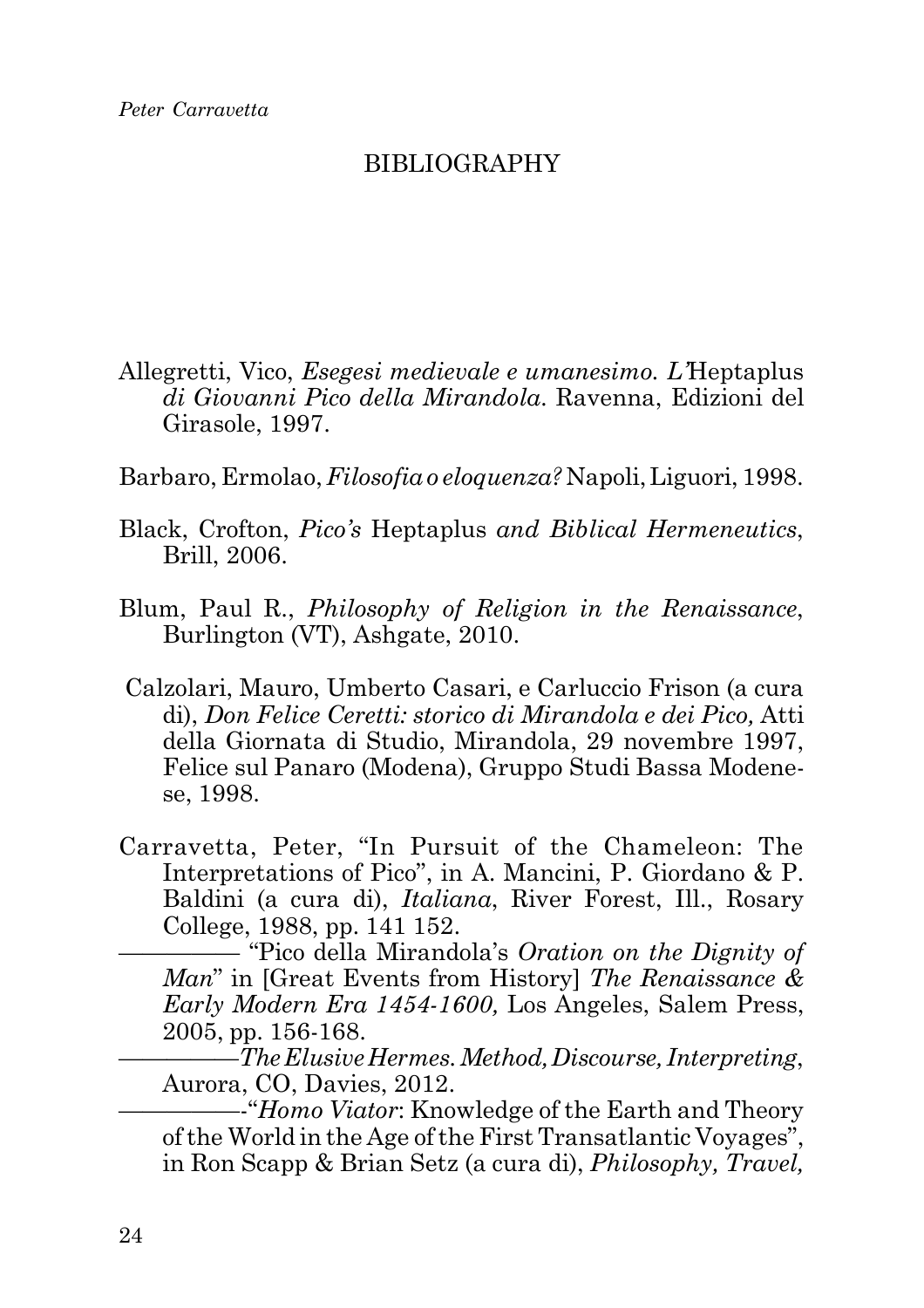*and Place. Being in Transit,* Palgrave Macmillan, 2018, pp. 265-287.

—————. *Language at the Boundaries. Philosophy, Literature, and the Poetics of Culture*, New York, Bloomsbury, 2021.

- Cassirer, Ernst, Paul Oskar Kristeller, e John Herman Randall (a cura di), *The Renaissance Philosophy of Man. Chicago*, Chicago, University of Chicago Press, 1971 [1948].
- Corsano, Antonio. "Giovanni Pico e il nominalismo occamistico", in *L'opera e il pensiero di Giovanni Pico della Mirandola nella storia dell'Umanesimo* (Convegno Internazionale Mirandola, 15-18 settembre, 1963), Firenze: Istituto Nazionale di Studi sul Rinascimento [Vol. II: Comunicazioni], 1965, pp. 35-42.
- Costa, Denis, "Stuck Sow or Broken Heart: Pico's 'Oratio' as ritual sacrifice" in *The Journal of Medieval and Renaissance Studies* 12.2 (1982), pp. 221-235.
- Craven, William G., *Giovanni Pico della Mirandola, symbol of his age. Modern interpretations of a Renaissance philosopher*, Geneva, Librairie Droz, 1981.
- Di Napoli, Giovanni, *Giovanni Pico della Mirandola e la problematica dottrinale del suo tempo*, Roma, Collectio Philosophica Lateranensis 8, 1965.
- Dulles, Avery Robert, *Princeps Concordiae: Pico della Mirandola and the scholastic Tradition.* Cambridge, MA, Harvard University Press, 1941.
- Dougherty, M. V., (a cusa di), *Pico della Mirandola: new essays,* Cambridge, Cambridge University Press, 2008.
- Eco, Umberto, *Il problema estetico in S. Tommaso d'Aquino*, Milano, Bompiani, 1970.
- Farmer, S.A., *Syncretism in the West: Pico's 900 Theses (1486),*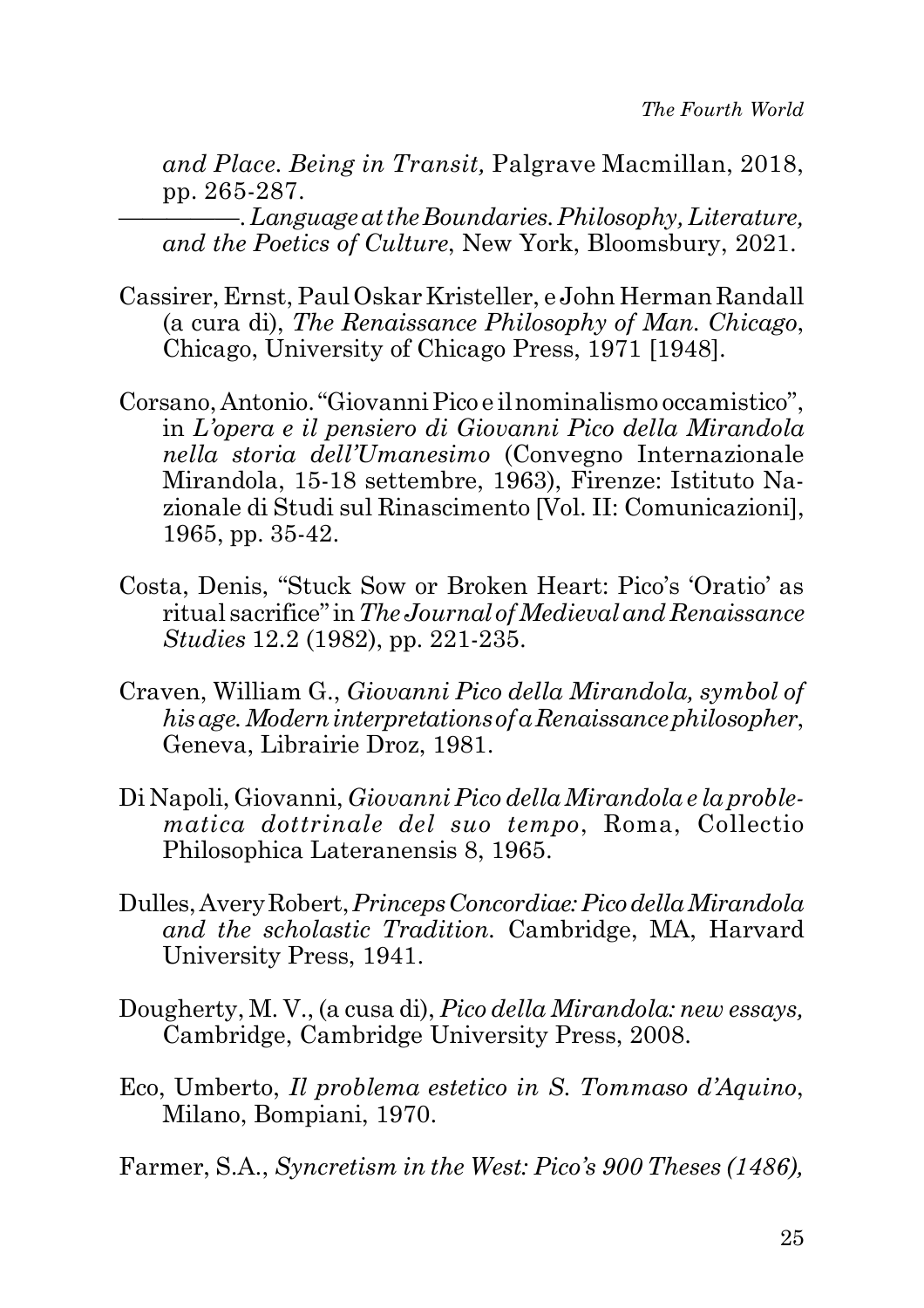Tempe, Ariz., Medieval & Renaissance Texts & Studies, 1998.

- Ferguson, Duncan, *Biblical Hermeneutics. An Introduction*, Atlanta, John Knox Press, 1986.
- Gadamer, Georg-Hans. *Truth and Method*, New York, The Seabury Press, 1975.
- Garin, Eugenio. "Pico della Mirandola". in *Ritratti di Umanisti*. Firenze: Sansoni, 1973.

——— . "Le interpretazioni del pensiero di Giovanni Pico", in *L'opera e il pensiero di Giovanni Pico della Mirandola nella storia dell'umanesimo*. Vol. I: Relazioni, Firenze, INSR, 1965, pp. 3-31.

- Gilbert, Neil, *Renaissance Concepts of Method*, New York, Columbia University Press, 1963.
- Grafton, Anthony, *Commerce with the classics: ancient books and Renaissance readers*, Ann Arbor, University of Michigan Press, 1997.
- Heller, Agnes. *Renaissance Man*, Traduzione di R. E. Allen, New York, Schocken Books, 1978.
- Hornik, Henry, "The Philosophical *Hermetica*. Their history and meaning", Torino, Accademia delle Scienze, 1975.
- Kerrigan, William e Gordon Braden (a cura di), *The Idea of the Renaissance*, Baltimore, Johns Hopkins University Press, 1989.
- Kibre, Pearl, *The Library of Pico della Mirandola*, New York, Columbia University Press, 1936.
- Kristeller, Paul Oskar. *Renaissance Thought and Its Sources*, New York, Columbia University Press, 1979.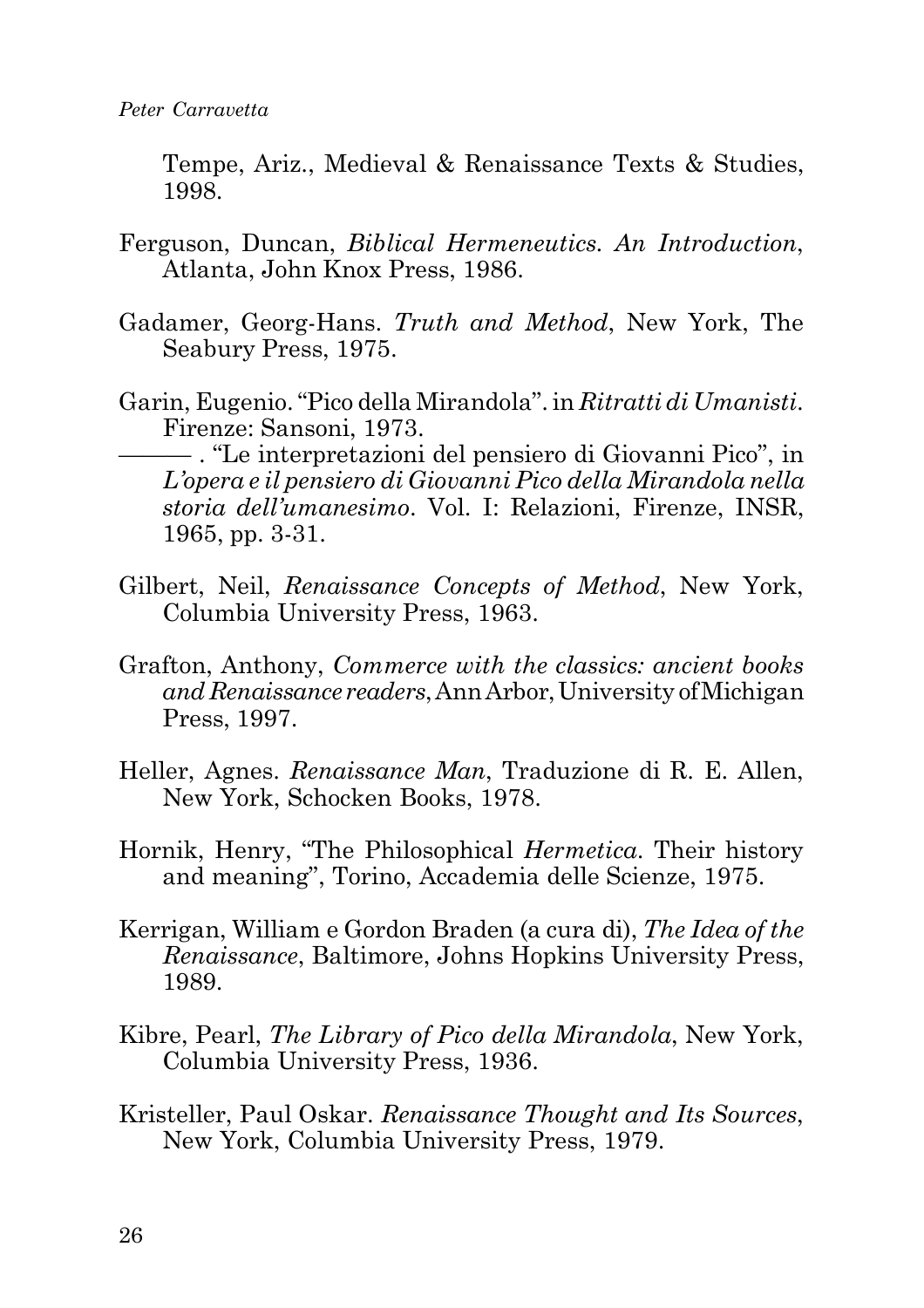- Ong, Walter J., *Ramus: method and the decay of dialogue,* Cambridge, Mass., Harvard University Press, 1958.
- Palmer, Richard. *Hermeneutics.* Evanston, Ill., Northwestern University Press, 1969.
- Pico della Mirandola, Giovanni, *Giovanni Pico della Mirandola: his life by his nephew,* Giovanni Francesco Pico: also three of his letters: his Interpretation of Psalm XVI: his twelve rules of a Christian life; his Twelve points of a perfect lover; and his *Deprecatory hymn to God*. Traduzione dal latino di Sir Thomas More, a cura e con introduzione e note di J. M. Rigg. London, David Nutt, 1890.

————-*De Hominis, Heptaplus, De Ente et Uno, e scritti vari*, a cura di Eugenio Garin, Firenze: Vallecchi, 1942.

————. *Opera omnia* (1557-1573), introduzione di Cesare Vasoli, Hildesheim [Ger.], G. Olms, 1969.

————-*Conclusiones sive theses DCCCC Romae anno 1486 publice disputandae, sed non admissae*, Genève, Droz, 1973.

————-*On the Dignity of Man, On Being and the One, Heptaplus*, traduzioni di C.G. Wallis, P. J. W. Miller, e D. Carmichael, Indianapolis, Bobbs-Merrill, 1977.

——— *Commentary on a Poem of Platonic Love*, traduzione di D. Carmichael, New York, University Press of America, 1986.

————-*La dignità dell'uomo. L'ente e l'uno*, Introduzione di Domenica Nardelli, Bari, Ecumenica Editrice, 1987.

————*Conclusioni cabbalistiche*, traduzione e commento di Paolo E. Fornaciari, Milano, Mimesis, 2003.

————. *Conclusioni ermetiche, magiche e orfiche*, traduzione e commento di Paolo E. Fornaciari, Milano, Mimesis, 2003.

————. *Oration on the Dignity of Man: A New Translation and Commentary*, (a cura di F. Borghesi, M. Papio, e M. Riva), Cambridge, Cambridge University Press, 2012.

Pignagnoli, Fabio S., "Introduzione", in G. Pico della Mirandola, *La dignità dell'uomo*, Bologna, Patron, 1970.